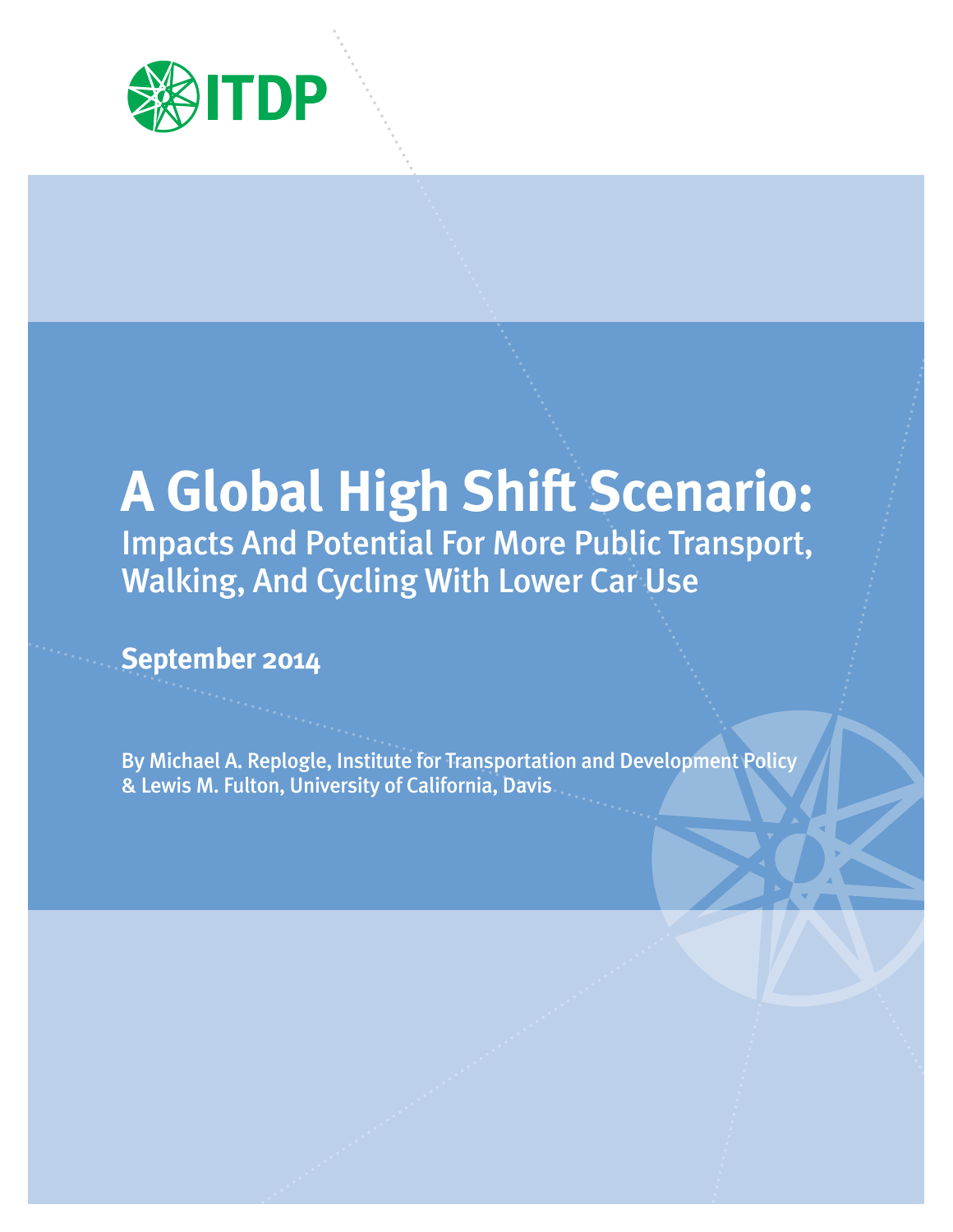# Published by





Lewis M. Fulton Co-Director, NextSTEPS Program University of California, Davis 1605 Tilia St., Suite 100, Davis, CA 95616, USA

Michael A. Replogle Managing Director for Policy and Founder Institute for Transportation and Development Policy (ITDP) 9 E. 19th Street, 7th Floor, New York, NY 10003 USA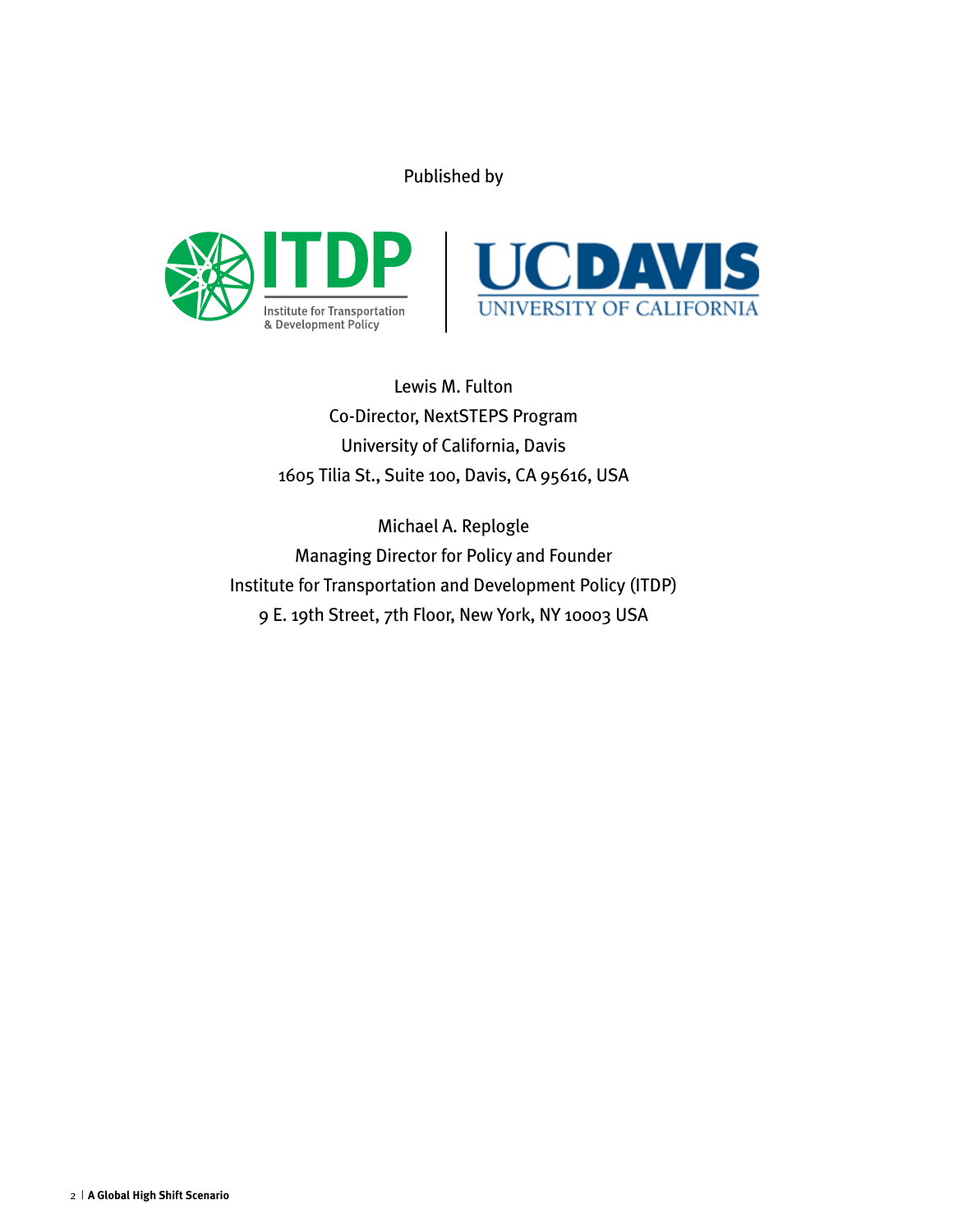# **Acknowledgments**

The authors wish to thank the Ford Foundation, ClimateWorks Foundation, and Hewlett Foundation for their generous financial support that made this work possible, and our project officers there, Don Chen, Joe Ryan, and Margarita Parra.

We also thank the individuals who participated in meetings of the advisory committee for this sustainable transport scenarios study, some of whom offered invaluable access to survey and cost data collected by the World Bank, Asian Development Bank, and InterAmerican Development Bank, and field offices of the Institute for Transportation and Development Policy, World Resources Institute/EMBARQ, and other NGOs. Members of that group include Shomik Raj Mehndiratta, Andreas Kopp, Roger Gorham, Dario Hidalgo, Ramiro Alberto Rios Flores, Ko Sakamoto, Rafael Acevedo Daunas, Cornie Huizenga, Francois Cuenot, Karl Fjellstrom, Xiaomei Duan, Shreya Gadepalli, Bernardo Baranda, Ulises Navarro, Clarisse Linke, and Yoga Adiwinarto.

Without that support we would not have been able to advance the new approach to evaluating the equity impacts of alternative transportation investments that was developed for this study. Thanks also to staff at the International Energy Agency, International Transport Forum, and OECD who shared insights and methods they are developing to apply the IEA MoMo model more effectively to consider the full range of avoid-shift-improve sustainable transport strategies, especially Aimee Aguilar Jaber, Philippe Crist, Jean Francois Gagne, and

Francois Cuenot.

We would like to thank Kate Blumberg, Cristiano Facanha, and Joshua Miller of the International Council on Clean Transportation (ICCT) for their generous support in applying the ICCT Roadmap model to evaluate air pollution and health impacts of the baseline and High Shift scenario, and summarizing their work in the results chapter on Air Pollution and Public Health.

Finally, the authors thank all the members of the Research Team at UC Davis and ITDP who carried out much of the data gathering, data cleaning, and data refinement and analysis work. In particular, Rosaria Berliner made an invaluable contribution to the project throughout. She and Jacob Mason did valuable work to extend and refine the global public transportation database developed for this project. We thank also the contributions of Duaa Getanni of UC Davis and Colin Hughes, Jemilah Magnusson, and Aimee Gauthier, of ITDP, and Dan Klotz of Burness Communications who helped manage elements of the project and its strategic communications. Paulo Humanes and Andre Münch of Planning Transport Verkeher AG helped us consider how to integrate safety issues into this study, in work that is still ongoing which we hope to report on soon.

There are many other people too numerous to name who helped this project succeed and we thank them. Of course the flaws in the end product are the responsibility of the authors alone.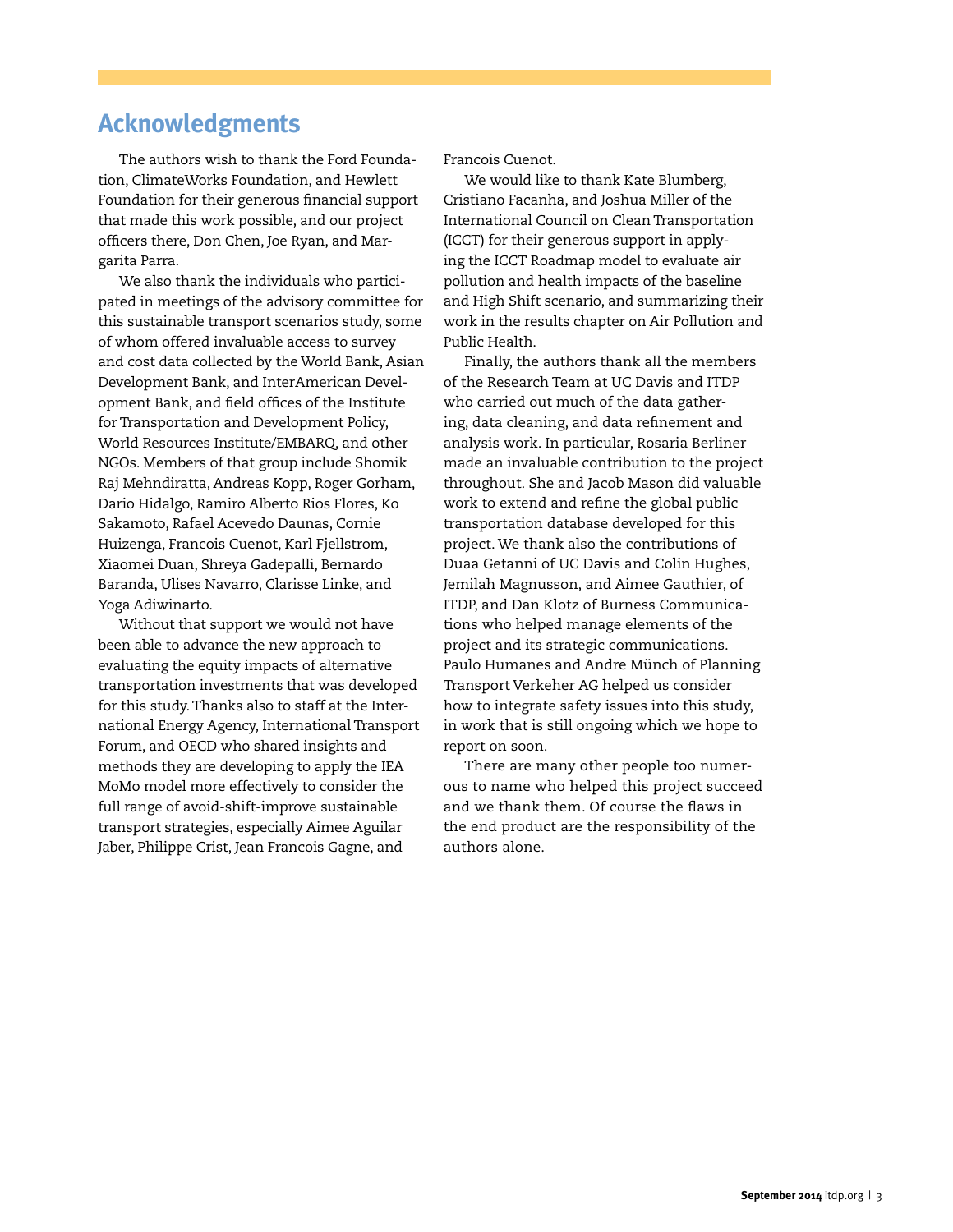# **Contents**

| Acknowledgments                                                                | 3  |  |  |  |
|--------------------------------------------------------------------------------|----|--|--|--|
| <b>Executive Summary</b>                                                       |    |  |  |  |
| Introduction                                                                   | 7  |  |  |  |
| <b>Study Background and Context</b>                                            | 7  |  |  |  |
| <b>Urban Trends and Projections</b>                                            | 8  |  |  |  |
| Methodology                                                                    | 9  |  |  |  |
| <b>Baseline Scenario</b>                                                       | 10 |  |  |  |
| <b>High Shift Scenario</b>                                                     | 10 |  |  |  |
| <b>Key Findings:</b>                                                           | 11 |  |  |  |
| <b>Urban Rapid Transit Projections</b>                                         | 11 |  |  |  |
| <b>Passenger Travel Comparisons</b>                                            | 13 |  |  |  |
| <b>Urban Buses: Assumptions And Results</b>                                    | 16 |  |  |  |
| <b>Urban Rail: Assumptions And Results</b>                                     | 17 |  |  |  |
| Low-Powered And Non-Motorized Vehicles:<br><b>Assumptions And Results</b>      | 18 |  |  |  |
| Changes In Car/2-Wheel Travel                                                  | 20 |  |  |  |
| Scenario Impacts: Energy & $CO2$ Emissions                                     | 21 |  |  |  |
| <b>Results: Transit System Requirements</b>                                    | 25 |  |  |  |
| Results: Cost Implications of the High Shift Scenario                          | 25 |  |  |  |
| <b>Results: Equity Implications</b><br>of the High Shift Scenario              | 27 |  |  |  |
| <b>Sensitivity Analysis: High Shift High BRT Scenario</b>                      | 29 |  |  |  |
| <b>Sensitivity Analysis:</b><br><b>Air Pollution and Public Health Impacts</b> | 29 |  |  |  |
| <b>Conclusions And Next Steps</b>                                              | 33 |  |  |  |
| <b>References</b>                                                              | 34 |  |  |  |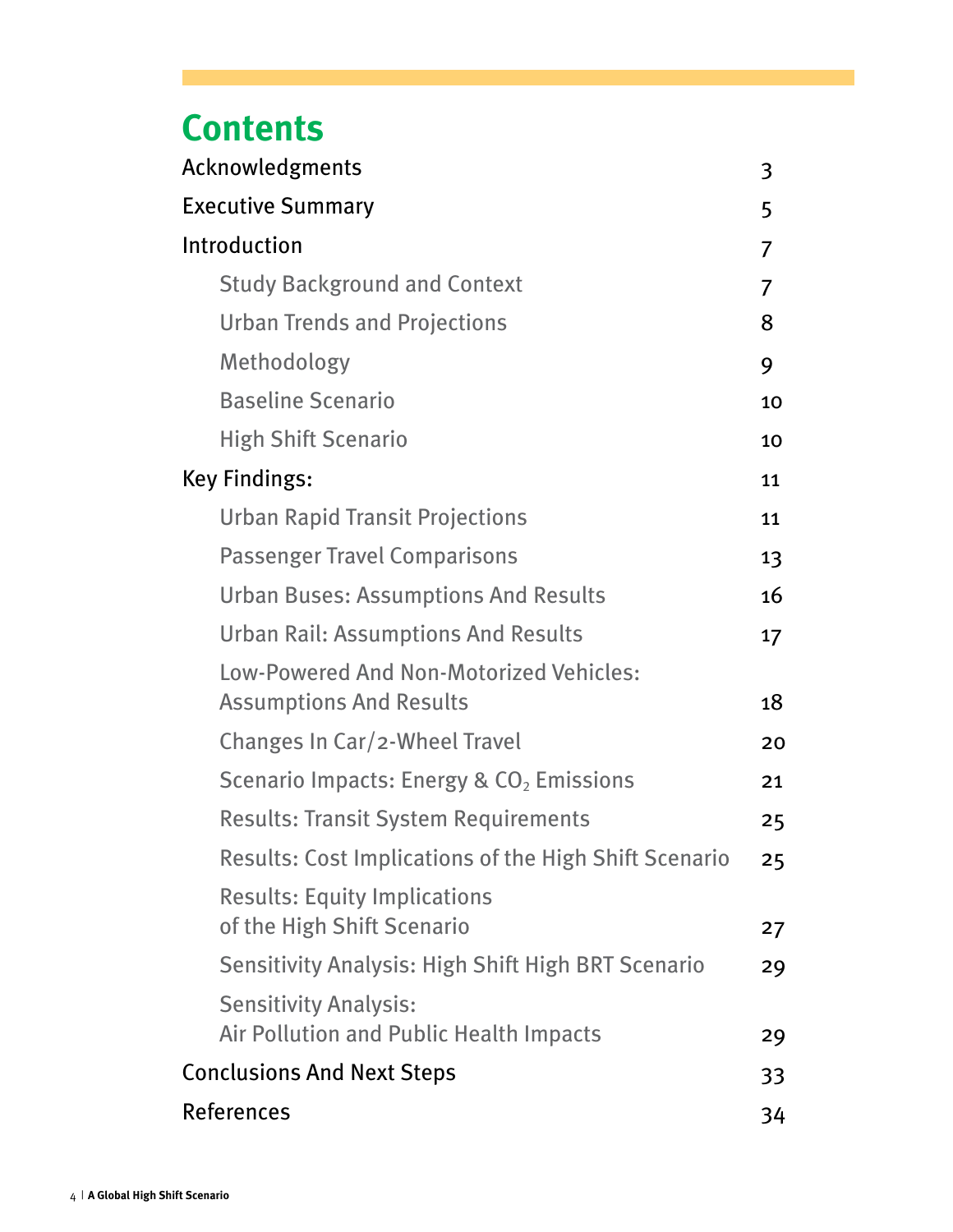# **Executive Summary**

This report is the first study to examine how major changes in urban transport investments worldwide would affect urban passenger transport emissions as well as mobility by different income groups. It starts with the most recent United Nations urban population forecasts and the most recent model framework and forecasts used by the International Energy Agency (IEA) for global mobility modeling. The study extends these with new research on the extent of various urban passenger transport systems in cities across the world, as well as new estimates of the extent of mobility by non-motorized transport and low power e-bikes.

The study considers two main future scenarios: a baseline urban scenario calibrated to the IEA *2012 Energy Technology Perspectives 4° Scenario* and a newly developed alternative scenario called "High Shift" (HS), with far greater urban passenger travel by clean public transport and non-motorized modes than in the Baseline and a decrease in the rates of road construction, parking garages and other ways in which car ownership is encouraged.

The study concludes that this High Shift scenario could save over \$100 trillion in public and private capital and operating costs of urban transportation between now and 2050 and eliminate about 1.7 gigatons of carbon dioxide (CO<sub>2</sub>) annually – a 40 percent reduction of urban passenger transport emissions -- by 2050. This suggests one of the more affordable ways to cut global warming pollution is to design cities to give people clean options for using public transportation, walking and cycling. In recent years transportation, driven by rapid growth in car use, has been the fastest growing source of  $CO<sub>2</sub>$  in the world.

Transportation in urban areas accounted for about 2.3 gigatons of  $CO<sub>2</sub>$  in 2010, almost one quarter of carbon emissions from all parts of the transportation sector. Rapid urbanization especially in fast developing countries like China and India—will cause these emissions to nearly double worldwide by 2050 without changes in policy and investments.

Among the many countries and regions examined in this global study, three stand out:

**• United States:** Currently the world leader in urban passenger transportation  $CO<sub>2</sub>$ emissions, with 670 megatons annually, the US is projected to lower these emissions to 560 megatons by 2050 because

of slower population growth, higher fuel efficiencies, and the decline in driving per person that has already started as people move back to cities. But this pace can be sharply accelerated with more sustainable transportation, dropping by half to 280 megatons, under the "High Shift" (HS) scenario. For the U.S. in particular this scenario includes not only mode shifting, but also considerable reductions in urban kilometers of travel per person through urban re-centralization and substitution of telecommunications for travel.

- China: CO<sub>2</sub> emissions from transportation are expected to mushroom from less than 200 megatons annually today to nearly 1200 megatons (1.2 gigatons) in 2050, due in large part to the explosive growth of China's urban areas, the growing wealth of Chinese consumers, and their dependence on automobiles. But this increase can be slashed to fewer than 700 megatons under the "High Shift" scenario, in which cities develop extensive BRT and metro systems. Total kilometers of travel do not drop significantly for China in HS. The latest data show China is already sharply increasing investments in public transport.
- India: CO<sub>2</sub> emissions are expected to leap from about 70 megatons today to over 500 megatons in 2050, also because of growing wealth and urban populations. But this increase can be moderated, to only 350 megatons, under HS, by addressing crucial infrastructure deficiencies in India's public transport systems and slowing the growth in car use.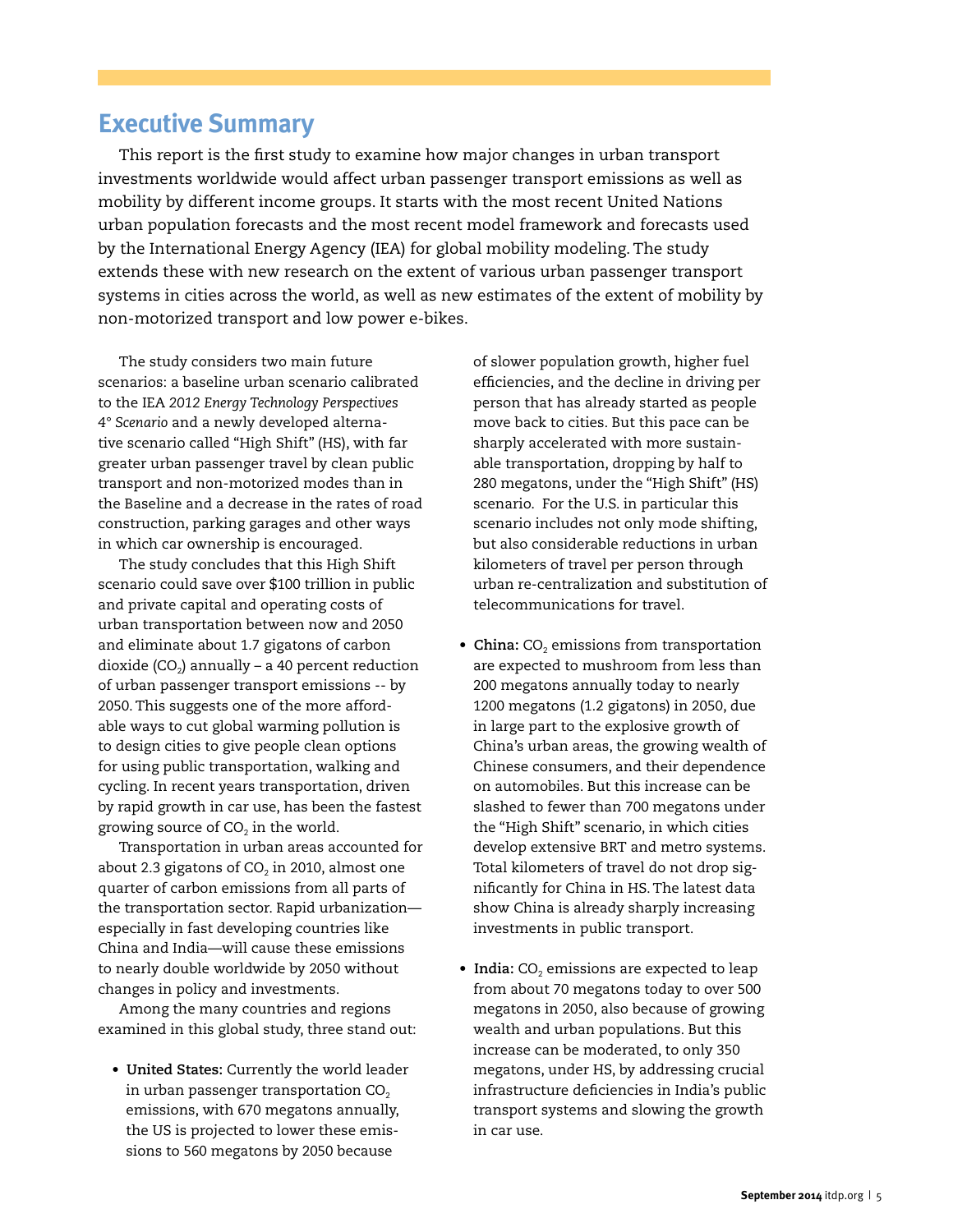While this study has not focused on further actions to boost motor vehicle fuel economy, it takes into account existing policies that, in the IEA Baseline scenario, would reduce energy use by improving average new car fuel economy by 32% in the OECD and 23% in non-OECD countries. The High Shift scenario increases this to 36% and 27% respectively, due to improved in-use driving conditions and a slight shift to smaller vehicles. However, the Global Fuel Economy Initiative (www.globalfueleconomy. org) calls for much more: a 50% reduction in fuel use per kilometer for light-duty vehicles worldwide by 2030. Achieving the GEFI 2030 goal could reduce 700 megatons of  $CO<sub>2</sub>$  annually beyond the 1,700 reduction possible from a High Shift scenario. Taken together, achieving this fuel economy goal with better public transport, walking, and cycling could cut annual urban passenger transport  $CO<sub>2</sub>$  emissions in 2050 by 55 percent from the baseline in 2050 and 10 percent below 2010 levels. Strong fuel economy programs for other types of vehicles (medium- and heavy-duty trucks, buses, and 2-wheelers) as well as vehicle electrification and other low-carbon fuels are key complementary strategies to enable deep cuts transportation sector  $CO<sub>2</sub>$  emissions. These options will be investigated further in relation to High Shifts in the future.

Diesel black carbon soot emissions not only contribute to climate change, but as local air pollution these emissions are a leading cause of early death, responsible for more than 3.2 million early deaths annually. Exposure to vehicle tailpipe emissions is associated with increased risk of early death from cardiopulmonary disease and lung cancer, as well as respiratory infections in children. Car and diesel exhaust also increases the risk of nonfatal health outcomes, including asthma and cardiovascular disease.

Thanks to analysis by the International Council on Clean Transportation (ICCT), this study considers the effect of motor vehicle emissions controls and changes in vehicle activity on tailpipe emissions of fine particles, or soot, and related public health impacts. While better public transport, walking and

cycling have the potential to cut air pollution; these benefits can be eroded or even reversed if buses lack the strongest emission controls. Future growth in vehicle activity could produce a four-fold increase in associated early deaths by 2050 even with a global shift to mass transit. Adoption of best-practice motor vehicle emission controls and ultralow-sulfur fuels – consistent with or better than the latest Euro 6/VI standards adopted in Europe – across most of the world could save 1.36 million early deaths annually. Cleaner buses alone would account for 20 percent of these benefits. Thus, such emission controls are a sensible part of any High Shift strategy.

Using a new methodology developed for this study to evaluate the equity impacts of changes in transportation systems, the study also assesses how these alternative scenarios might affect the mobility of people at different income levels in various countries and regions. This shows that the majority of the world's population currently lacks access to cars and will continue to lack access even in 2050. Under the baseline scenario there would be much greater inequality of mobility than if cities develop more efficient and widespread public transportation and safe and attractive conditions for walking and cycling, as occurs under the High Shift scenario. In this scenario, mass transit access would more than triple for the lowest income groups and more than double for the second lowest groups. Notably, overall mobility (kilometers per person per year) evens out between income groups to 2050 compared to the Baseline, providing those more impoverished with better access to employment and services that can improve their family livelihoods.

The study concludes that unmanaged growth in motor vehicle use threatens to exacerbate growing income inequality and environmental ills, while more sustainable transport delivers access for all, reducing these ills. This report's findings should help support wider agreement on climate policy, where costs and equity of the cleanup burden between rich and poor countries are key issues.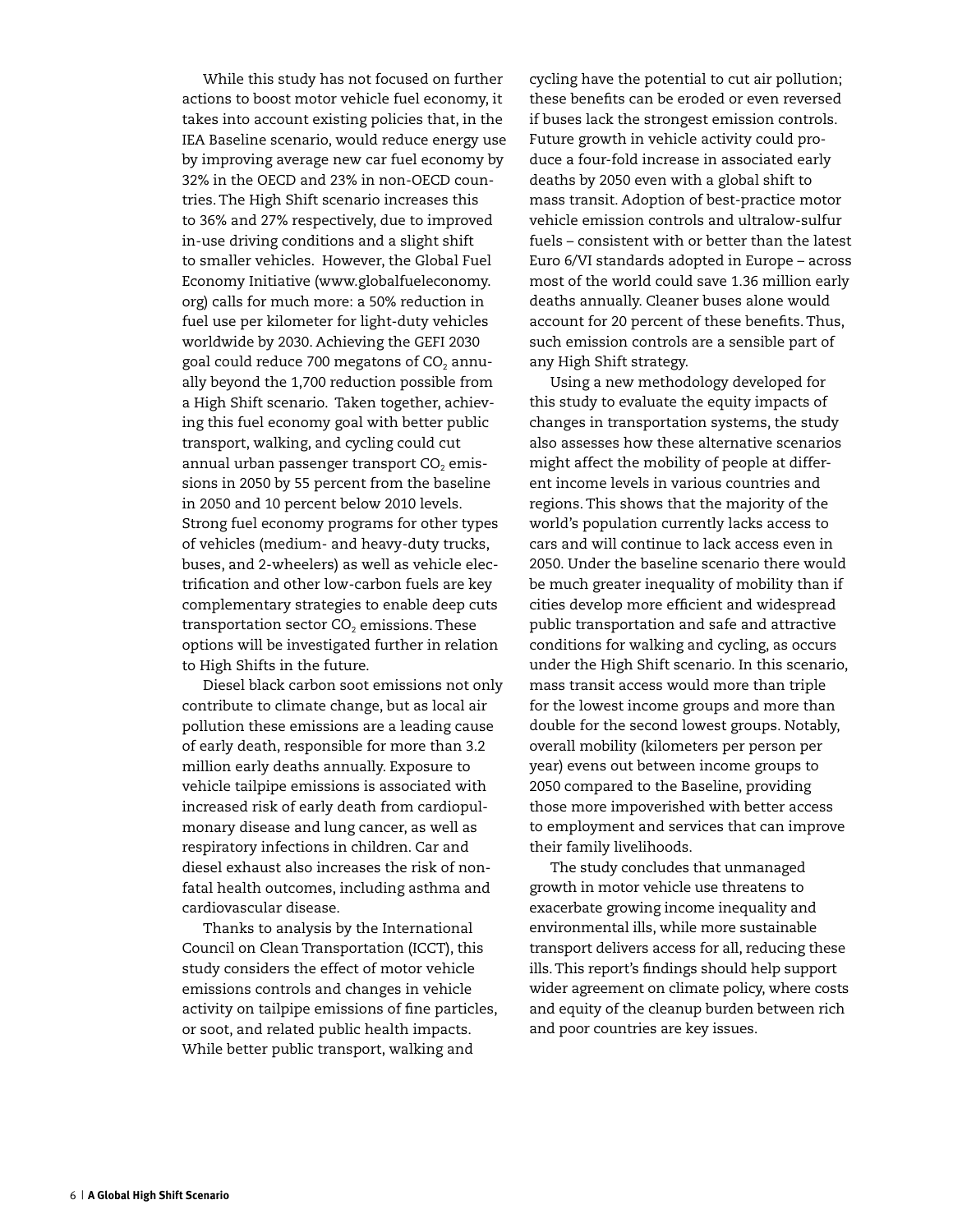# **Introduction**

# **Study Background and Context**

While a number of studies have focused on the effects on global warming pollution of more stringent standards for motor vehicle fuel economy,1 emissions of local air pollutants,<sup>2</sup> and alternative fuels, this is the first study to examine how major changes in transport infrastructure and transit system investments world-wide would affect urban passenger transport emissions as well as mobility by different income groups.3 The findings of the study are relevant to three concurrent policy discussions by world leaders: how to manage climate change, how to advance equitable and environmentally sustainable economic and social development, and how to manage unprecedented urbanization. To make progress, the world needs to find ways to do all these things together.<sup>4</sup> This report shows a way to do so.

The study, first released on the September 17, 2014 United Nations (UN) preparatory meeting for Habitat III, and discussed at events connected to the UN Secretary General's Climate Summit on September 23, 2014, contributes to concurrent discussions of Sustainable Development Goals (SDGs) recommended to the UN General Assembly. This includes an SDG focused on sustainable cities and human settlements with a key target for sustainable transportation.

This paper is the product of an 18-month research initiative by ITDP and UC Davis, with funding from the Ford Foundation and ClimateWorks Foundation to explore an alternative future and estimate its potential impacts, while considering what types of investments and policies would be needed to achieve such a future. It considers two main future scenarios: a baseline urban scenario calibrated to the International Energy Agency's (IEA) ETP2012's 4° scenario (4DS)<sup>5</sup> and a newly developed alternative scenario called "High Shift", with far greater urban passenger travel by clean public transport and non-motorized modes than in the Baseline.

This project was inspired by the 2012 Rio+20 voluntary commitment by eight multilateral development banks to devote \$175 billion towards more sustainable transport investments over the next decade<sup>6</sup> as well as other voluntary commitments to double public transport use and expand sustainable transport.7 While this is only a small part of what it will take to develop the needed transport systems, these inspire exploration of what a shift toward more sustainable transport might look like, what it might cost, and what impacts it might have.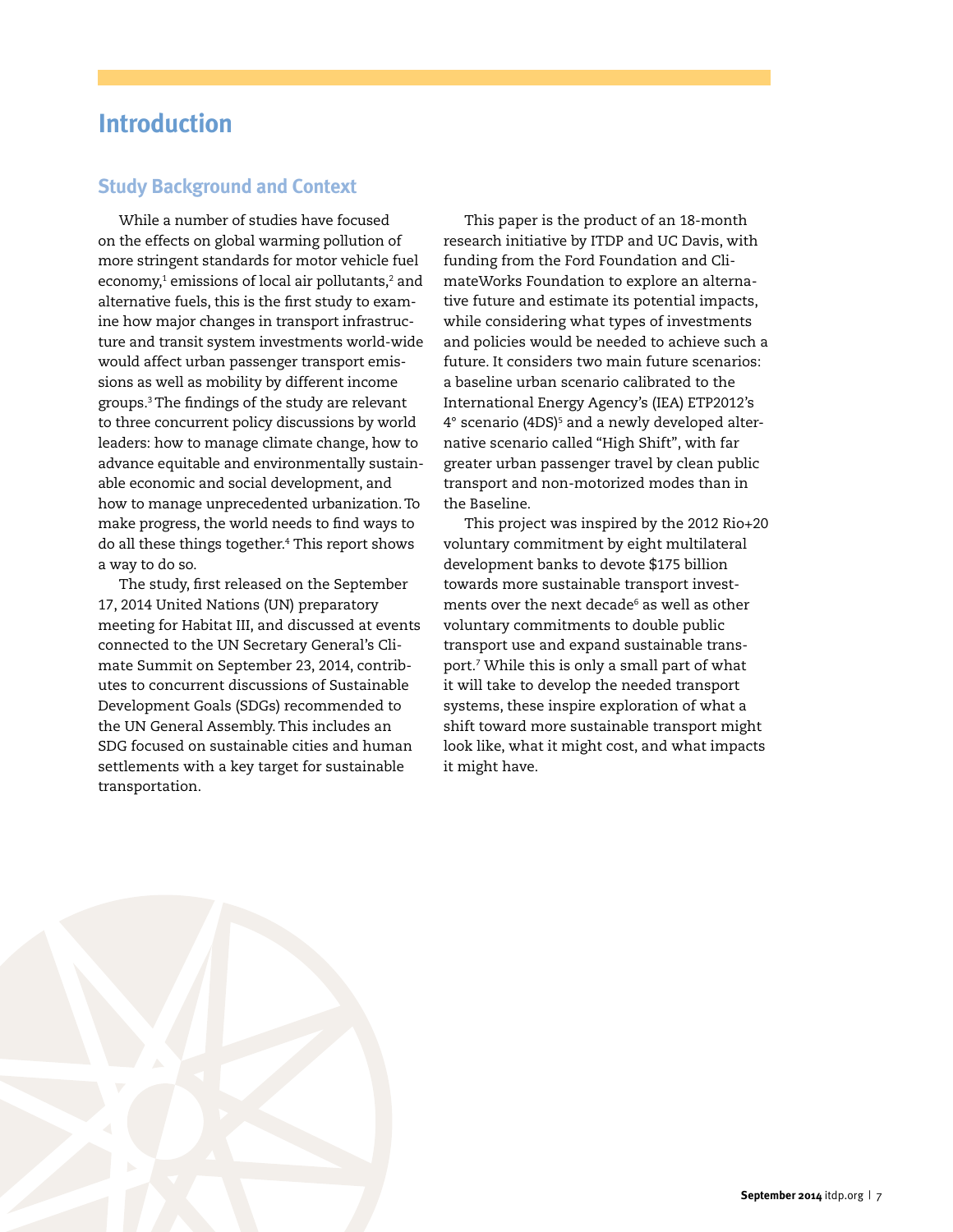# **Urban Trends and Projections**

An important aspect of the analysis is urbanization. This study uses the UN 2014 Revisions of its World Urbanization Prospects population projections as a foundation for its urban travel projections, in particular the potential

number of transit systems of different types around the world. The UN projections are shown in Figure 1. Urbanites are projected to represent about 2/3 of the world's population in 2050 (6.3 billion out of 9.6 billion).



Figure 1: UN Projections of Urban and Rural Population

 The growth in urban sizes is fairly evenly distributed across city size class; megacities grow considerably as do other large cities; however over 1/3 of urban population remains in cities below 300,000 size, as shown in Figure 2.



Figure 2: Projection of Urban Population by City Size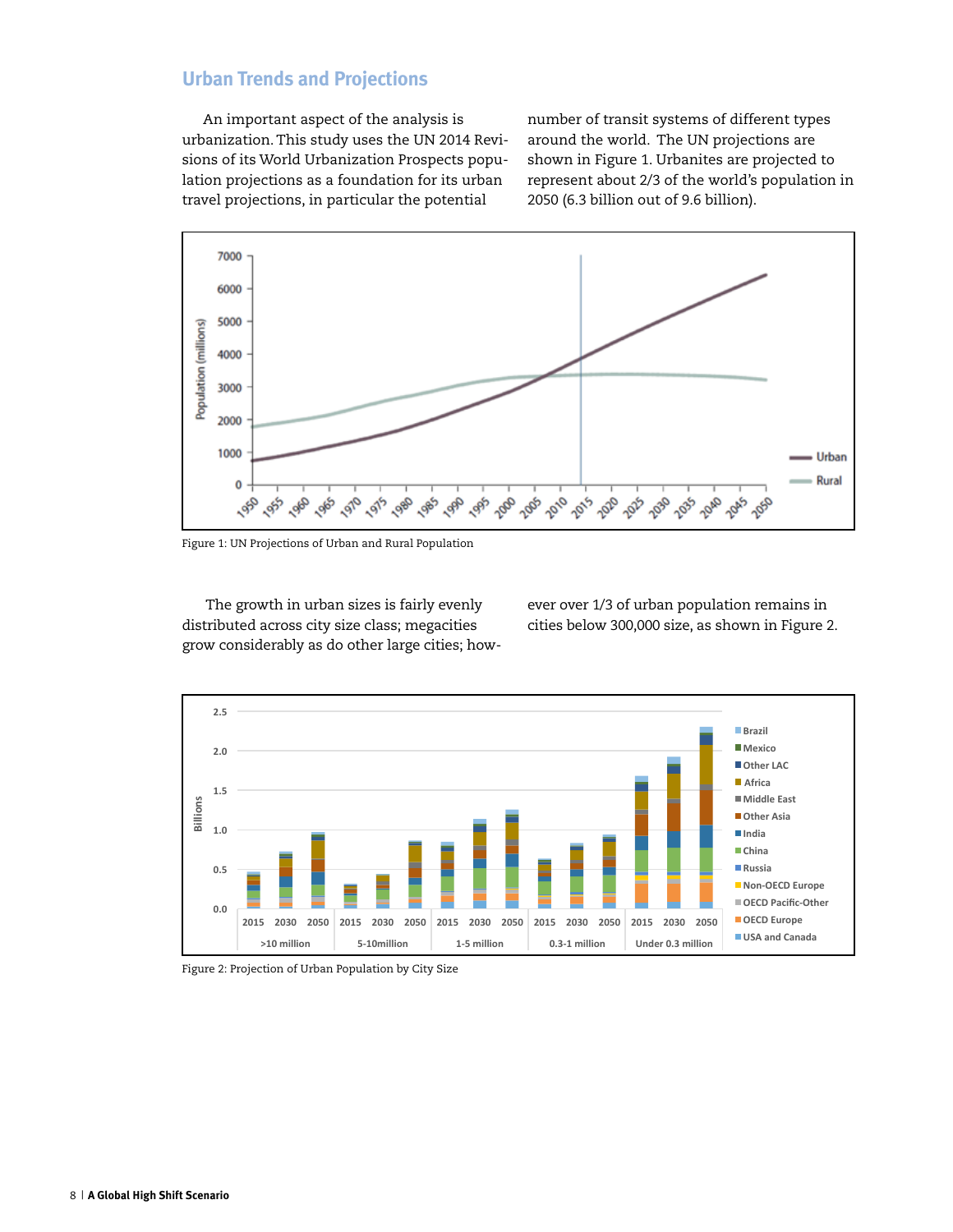# **Methodology**

This analysis uses a somewhat simplified "what-if" approach, though with considerable regional and modal detail. It provides a base picture of urban travel around the world at a significantly higher resolution than any previous study – for example, with more modes and better estimates of passenger travel by mode. The following sections describe the methodology, data and assumptions used in the study, the baseline and High Shift scenarios, and a range of results and implications, with conclusions for policy making and proposed extensions of this research.

The analysis is developed using an urban model based on IEA's Mobility Model (MoMo). MoMo is a national-level model that allows a detailed representation to be made of travel, energy use and CO2 emissions, and for this project this framework has been extended to focus on urban travel. MoMo contains some urban modes (e.g. city buses), and some modes accounted for only nationally (e.g. car travel). In this project, additional urban modes have been elaborated (e.g. metro, tram, commuter rail) and the urban share of all modes is

estimated using the MoMo world framework of 32 countries and regions.8 The existing national projection system and scenarios form the basis for our urban scenarios, including the baseline and alternative, "High Shift" scenario (HS).

Although there have been few macro studies of modal shift potential, there are important pre-cursers to this one. The 2009 *Moving*  Cooler study<sup>9</sup> evaluated 48 transport strategies and policies that would affect United States motor vehicle activity and use, bundled in various ways under different scenarios. It analyzed their impact on overall U.S.  $CO<sub>2</sub>$  emissions out to 2050 considering baseline and forecast travel markets using a motor vehicle stock model. This formed the foundation of a related report to Congress.10 The IEA published an analysis of modal shift across all types of travel (with no urban breakouts) in their 2009 study *Transport, Energy and CO2: Moving Toward Sustainability*. 11

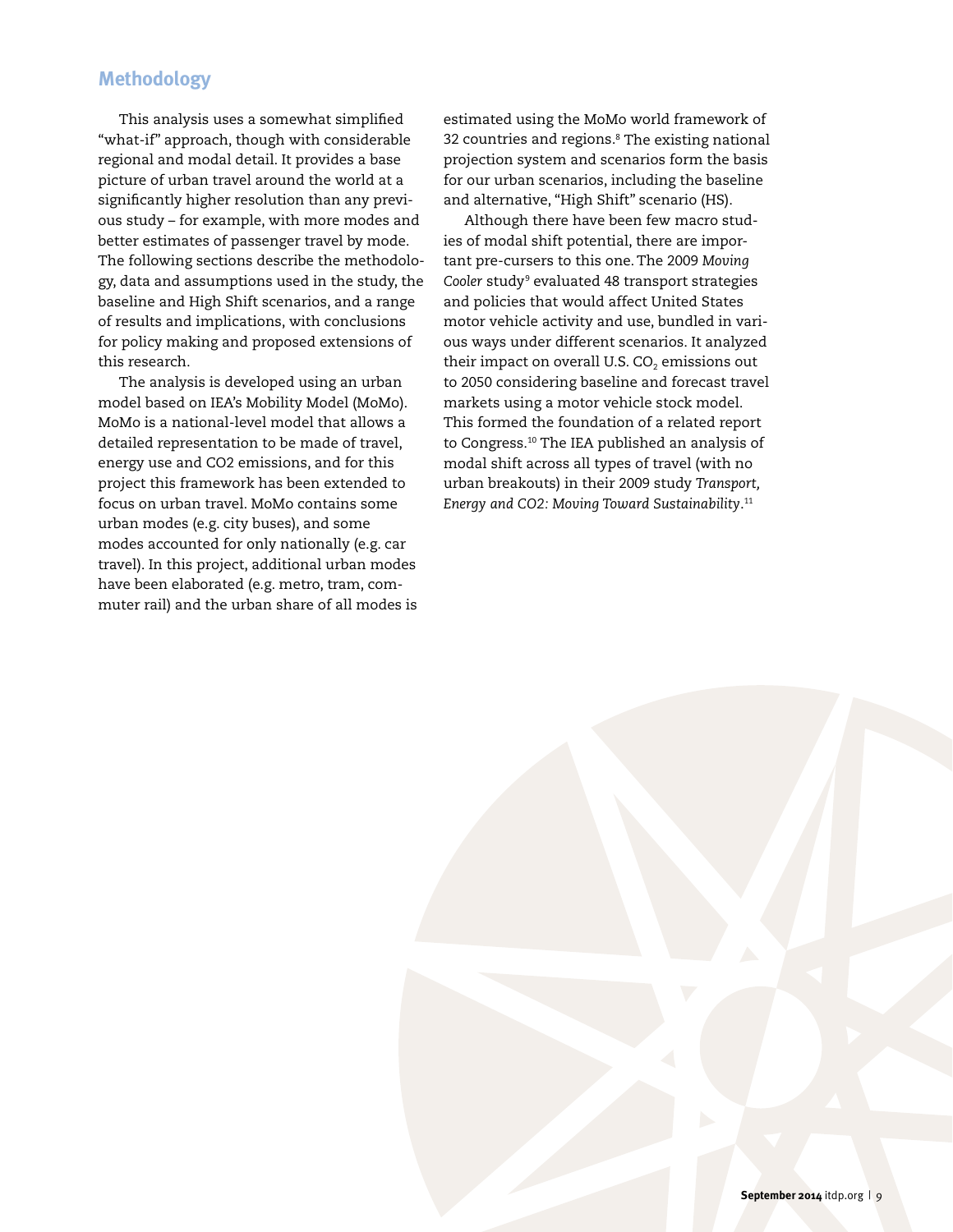#### **Baseline Scenario**

The IEA ETP 2012 MoMo 4°C global warming scenario (4DS) provides the basis for this study's Baseline scenario. While IEA's 6°scenario appears to be closer to the current path the world is on, there are reasons to believe that a 4° future is more likely at this point, given recent policy activity. 4DS assumes—among other things—a global climate agreement that creates a global CO2 pricing system to restrain GHG emissions growth, but without sectorfocused shifts in investments and policies that might flow from concerted pursuit of broader sustainable development goals.

This baseline builds on recent trends in travel around the world, including a continued strong rise in car ownership and use as incomes rise. In the urban context, car and (in some regions) motorcycle travel mode shares rise rapidly in the Baseline scenario, with travel by mass transit, walking and cycling slow growing or stagnant in most regions. Fuel efficiency improvements occur rapidly for a while where fuel economy standards are in place but stagnate after 2030; alternative fuels do not gain much traction and petroleum fuels still dominate in 2050.

### **High Shift Scenario**

The High Shift (HS) scenario has been built up assuming major departures from the Baseline in terms of travel trends, particularly after 2020. The same overall growth trajectories in travel are assumed but shifts to transit and non-motorized modes gradually occur (or shifts away from these modes are greatly slowed) based on much better provision of high quality options in cities worldwide. This in turn requires major investments in new systems and provision of infrastructure such as Bus Rapid Transit (BRT), rail, and bike lanes, which are estimated in connection with the scenario. Targets for urban and metropolitan area transit system development and associated passenger travel are linked to the UN 2014 revisions of urban population through 2050 (with explicit projections for individual cities to 2030), with urban population rising to 66% of global population, from 50% today.<sup>12</sup>

This High Shift scenario considers what could be if the policies and investments currently in place in the nations with the most efficient urban transport, were replicated throughout the world. Assumptions in developing the HS scenario include:

**•** In most regions, total urban passenger mobility through 2050 (measured as passenger-kilometers) is roughly preserved from the Base scenario in the same year and region. However in some cases (particularly the U.S and Canada) lower levels

of travel are accepted as part of improved urban planning and urban re-agglomeration that lowers trip lengths, particularly in OECD countries. Africa experiences a large increase in total mobility in High Shift because a similar increase in transit and NMT as occurs in other regions with a 50% reduction in LDV travel results in much higher total travel levels than in the Baseline scenario.

- For private motorized modes, the ownership rates projected in the baseline that are related to income growth are over-ridden by assuming lower rates, along with lower travel per vehicle and somewhat higher occupancy rates. All of these would need to be achieved through policy and pricing initiatives, since autonomous changes in lifestyle that might affect car ownership are already included in the baseline.
- For public transportation modes, the average number and length of systems, as well as the modal capacity, frequency, speeds and load factors are all increased in HS in order to generate higher passenger-kilometers (pkm) estimates. These are all checked against data on existing high-performing systems, with the idea that the future average system would perform closer to today's best systems.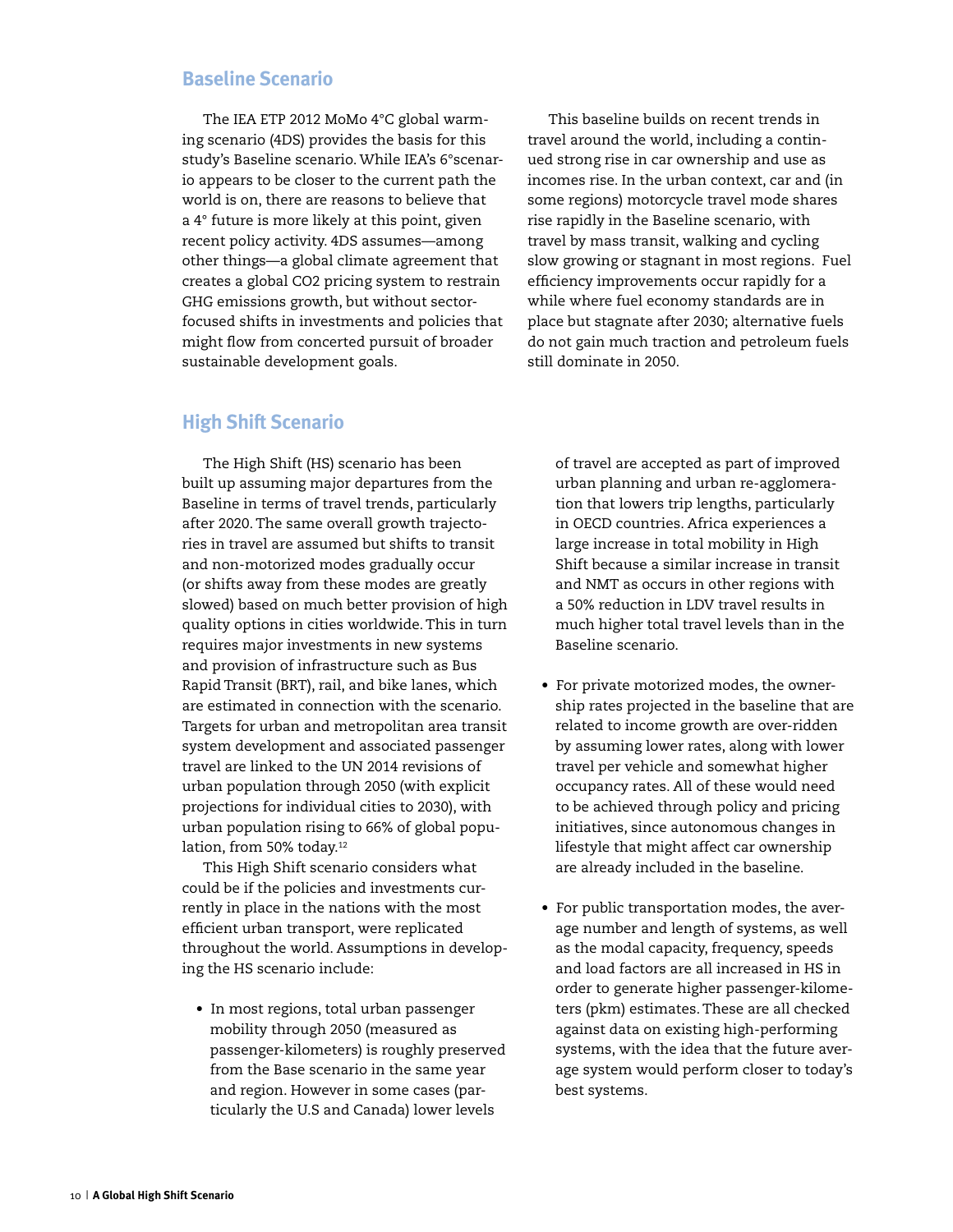# **Key Findings**

# **Urban Rapid Transit Projections**

A key aspect of the projections in the High Shift scenario is growth in urban rapid transit systems, particularly rapid transit such as metro, tram/light-rail (LRT), commuter rail and bus rapid transit (BRT) systems. To project the extent of these systems, we estimated their extent in cities around the world today, and developed targets for their expansion and new construction in cities out to 2050. A city size analysis was undertaken in conjunction with data on system location and extent, to identify patterns. We extended from 2030 to 2050 the UN projection of cities by city size based on the UN projection of total urban population to 2050.

Using the projection of cities of different sizes, several observational approaches were used to identify target levels of rapid transit system extent for different size cities. A detailed global database of existing systems was developed and sorted by city size and region. We considered the largest systems per capita by city size by region and the average ratios of system length to population. A wide

range of maxima occur with no particular pattern; cities in Organization for Economic Cooperation and Development (OECD) regions – the world's wealthier countries -- generally have larger systems per capita than in non-OECD. Europe has particularly large systems, as Table 1 shows. It also has much higher percentages of cities with systems than do most other regions.

To become a successful, efficient transitoriented city, an urban area needs to supply a sufficiently high level of rapid transit services. A reasonable approximation of these services is the kilometers of urban rail and high quality bus rapid transit trunk lines, which this study considers together with frequency and capacity. The High Shift Scenario focuses in part on increasing the ratio of rapid transit kilometers per million urban residents (the "Rapid Transit per Resident" or RTR) in emerging economies closer to the levels found today in advanced developed economies and to boosting it further in wealthy countries where it falls short of current global best practice.

| <b>Rapid Transit to</b><br><b>Resident Ratio</b> | 2010       |       |          |                  |              | 2050                            |                                   |
|--------------------------------------------------|------------|-------|----------|------------------|--------------|---------------------------------|-----------------------------------|
|                                                  | <b>BRT</b> | Metro | Tram/LRT | Commuter<br>Rail | <b>Total</b> | <b>Baseline</b><br><b>Total</b> | <b>High Shift</b><br><b>Total</b> |
| USA/Canada                                       | 0.4        | 5.4   | 5.1      | 21.0             | 31.9         | 30.7                            | 60.5                              |
| Mexico                                           | 2.5        | 2.2   | 0.7      | 0.3              | 5.7          | 8.7                             | 35.2                              |
| <b>OECD Europe</b>                               | 0.4        | 7.5   | 20.0     | 56.2             | 84.2         | 84.4                            | 117.8                             |
| <b>OECD Pacific/Other</b>                        | 0.9        | 7.8   | 2.6      | 66.6             | 78.0         | 81.0                            | 106.6                             |
| Non-OECD Europe                                  | 0.0        | 2.1   | 39.7     | 3.2              | 45.0         | 50.8                            | 79.9                              |
| <b>Russia</b>                                    | 0.0        | 4.6   | 34.8     | 4.7              | 44.1         | 51.0                            | 77.8                              |
| China                                            | 0.8        | 3.4   | 0.4      | 0.1              | 4.7          | 7.6                             | 43.3                              |
| India                                            | 0.3        | 0.7   | 0.2      | 4.1              | 5.3          | 6.1                             | 37.5                              |
| <b>Other Asia</b>                                | 0.5        | 1.0   | 1.1      | 2.2              | 4.8          | 5.1                             | 19.3                              |
| <b>Middle East</b>                               | 0.8        | 2.2   | 0.2      | 0.2              | 3.4          | $5.2$                           | 30.9                              |
| Africa                                           | 0.2        | 0.2   | 0.5      | 1.9              | 2.9          | 4.0                             | 19.0                              |
| <b>Brazil</b>                                    | 1.7        | 2.0   | 0.0      | 4.4              | 8.0          | 10.8                            | 32.4                              |
| Other Latin Am/Carrib.                           | 1.4        | 1.1   | 0.2      | 8.5              | 11.2         | 13.2                            | 32.4                              |

Table 1: Rapid Transit to Resident (RTR) Ratio 2014 and High Shift Scenario: Km per million residents by mode and region (averaged over all cities over 300,000 population)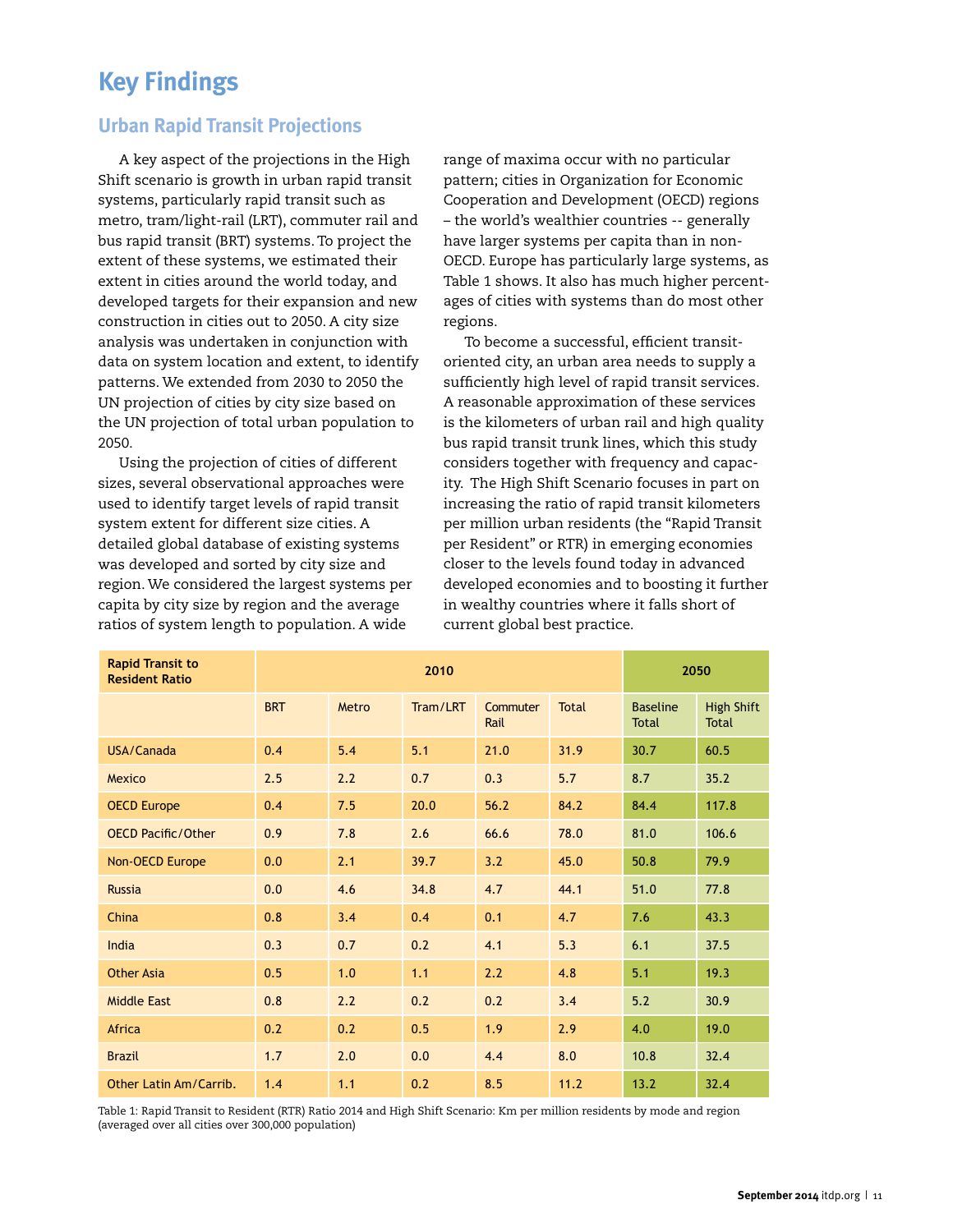For example, in China in 2010, the RTR was about 5 and is projected to grow to near 8.0 by 2050 in the baseline, while in the High Shift scenario the RTR would grow to 21 by 2030 and to 43 by 2050. Similarly in 2010 the RTR in Brazil and Mexico was about 8 and 6 respectively and is forecast to grow very slowly in the baseline, but to grow to 19 and 20 respectively by 2030 and to reach 32 and 35 respectively by 2050 under the High Shift scenario. By comparison, the RTR in the U.S. and Canada in 2010 was 32 and was 84 in OECD Europe (highest of any region), with both projected to remain flat under the baseline out to 2050, but to grow to 61 and 118 respectively by 2050 under the High Shift scenario. Note that the US rapid transit systems are relatively underutilized with low passenger loadings (contributing to the very high car share). In HS, this performance aspect also rises over time, contributing to much



Figure 3: Rapid Transit Kilometers Per Million Resident Trends to 2050 by Scenario and Region



Figure 4: Illustrative Target Setting for BRT System Length in 2050 by City Size Class (Average for all cities in region) for High Shift scenario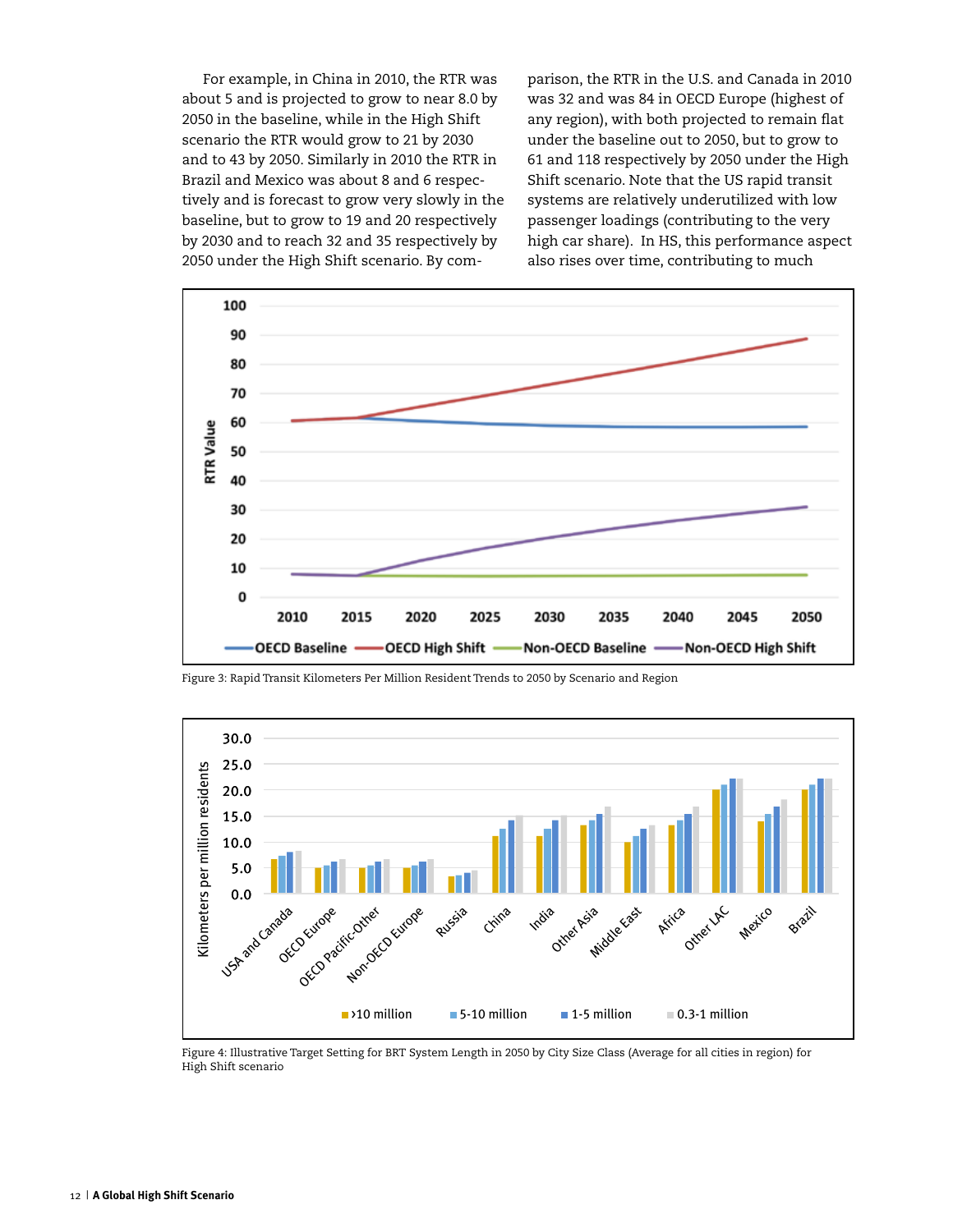higher transit ridership. This occurs to a lesser extent in all countries in HS.

These changes are shown over time for OECD and non-OECD in Figure 3. In both cases, the RTR grows slowly (or with a slight decline)

in the Baseline and grows rapidly in the High Shift Scenario. Figure 4 illustrates target setting for BRT by city size by region/country. Similar target setting was done for other public transport modes.

#### **Passenger Travel Assumptions and Results**

The summary results for the OECD and non-OECD regions of the world resulting from the various projections are shown in Figure 5 for total Passenger Kilometers of Travel (PKT) and Figure 6 for PKT per capita. More detailed results for seven select regions are shown in Figures 7 and 8. To achieve the High Shift projection of urban passenger travel, the increase in travel by each mode was combined (with consideration of how much each of these modes could logically increase given increases to the others, and considering the starting points) and then compared to total travel in the Baseline, for each of the regions and countries in MoMo. Growth rates in non-OECD countries were adjusted to support a target 50 percent reduction in private light-duty vehicle travel, except in the U.S. and Canada, where the 50 percent reduction is much greater than a plausible offset from increased transit and NMT.

These figures show that in 2010 those in the OECD travelled almost twice as much per person as in the non-OECD, while by 2050 in the High Shift scenario, the travel per capita converges around 8,000 PKT per person per year, suggesting more equal levels of mobility than exist today or in the baseline scenario. Results in greater regional detail along with detailed assumptions and calculations are

being prepared in a subsequent documentation report.

The analysis underlying the High Shift scenario suggests that urban travel needs in most parts of the world can, in principle, be met with a combination of travel modes that cut urban light-duty vehicle (LDV) kilometers by half. The required extent and use of mass transit and non-motorized modes in all areas in 2050 does not exceed the use in certain areas of the world today. However, given the rapid urbanization occurring between now and 2050, this will require public transportation to be typically 2-3 times higher in 2050 in High Shift than in the baseline, and in some regions many times higher than today in places where today's public transport levels of service are very low.

A key goal of the High Shift scenario is to improve the equity of mobility – this is achieved as all regions begin to converge toward 8,000 PKT per capita per year by 2050, with Africa and parts of Asia achieving higher mobility rates in the High Shift scenario via investments in public transport that are close those of other world regions, especially for buses. This goal is also achieved within each region across income groups as shown in the section on equity on the following pages.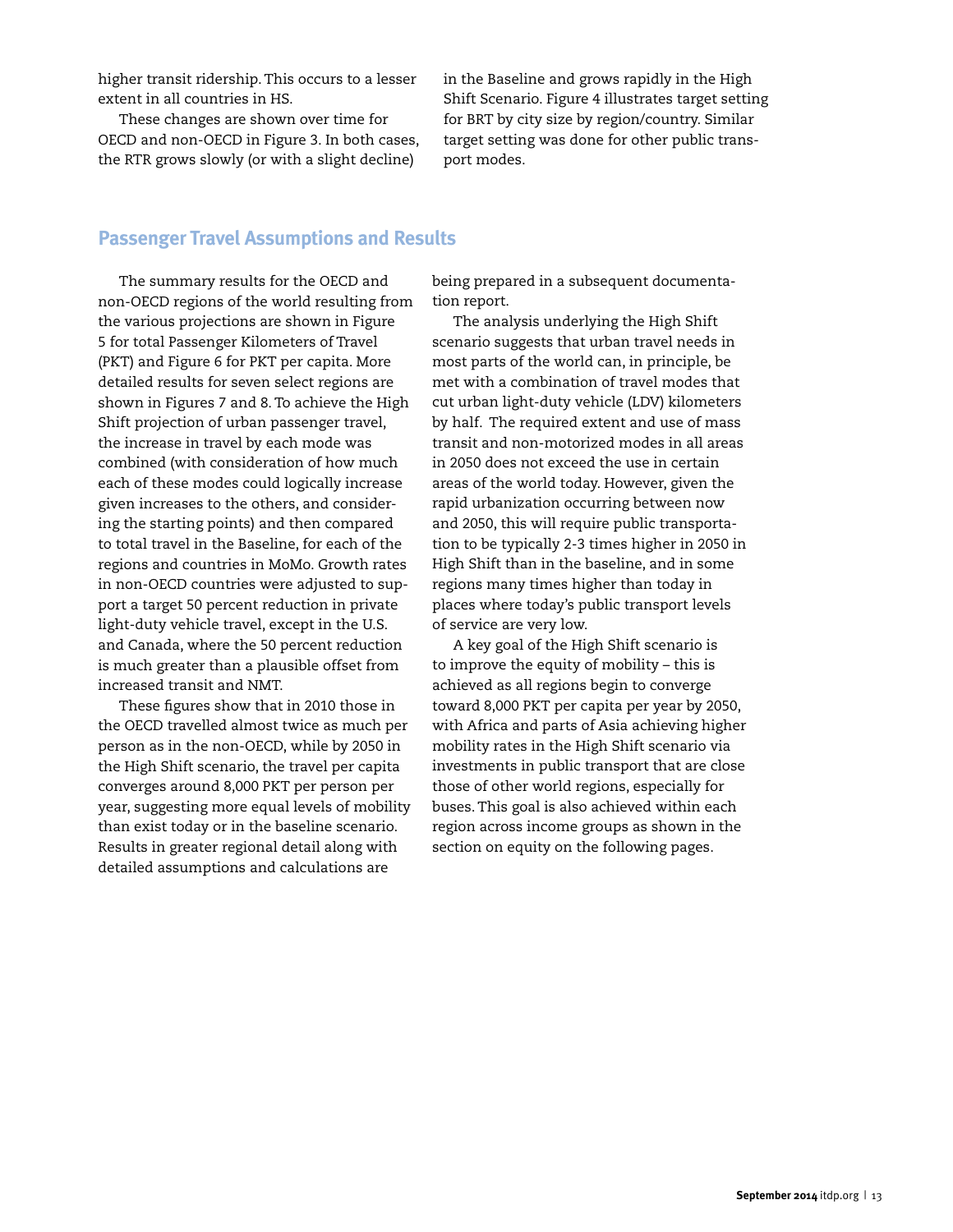

Figure 5: Total Passenger Kilometers of Urban Travel 2010, 2050 Base, and 2050 High Shift Scenario



Figure 6: Passenger Kilometers Per Capita of Urban Travel, 2010, 2050 Base, and 2050 High Shift Scenario for OECD vs non-OECD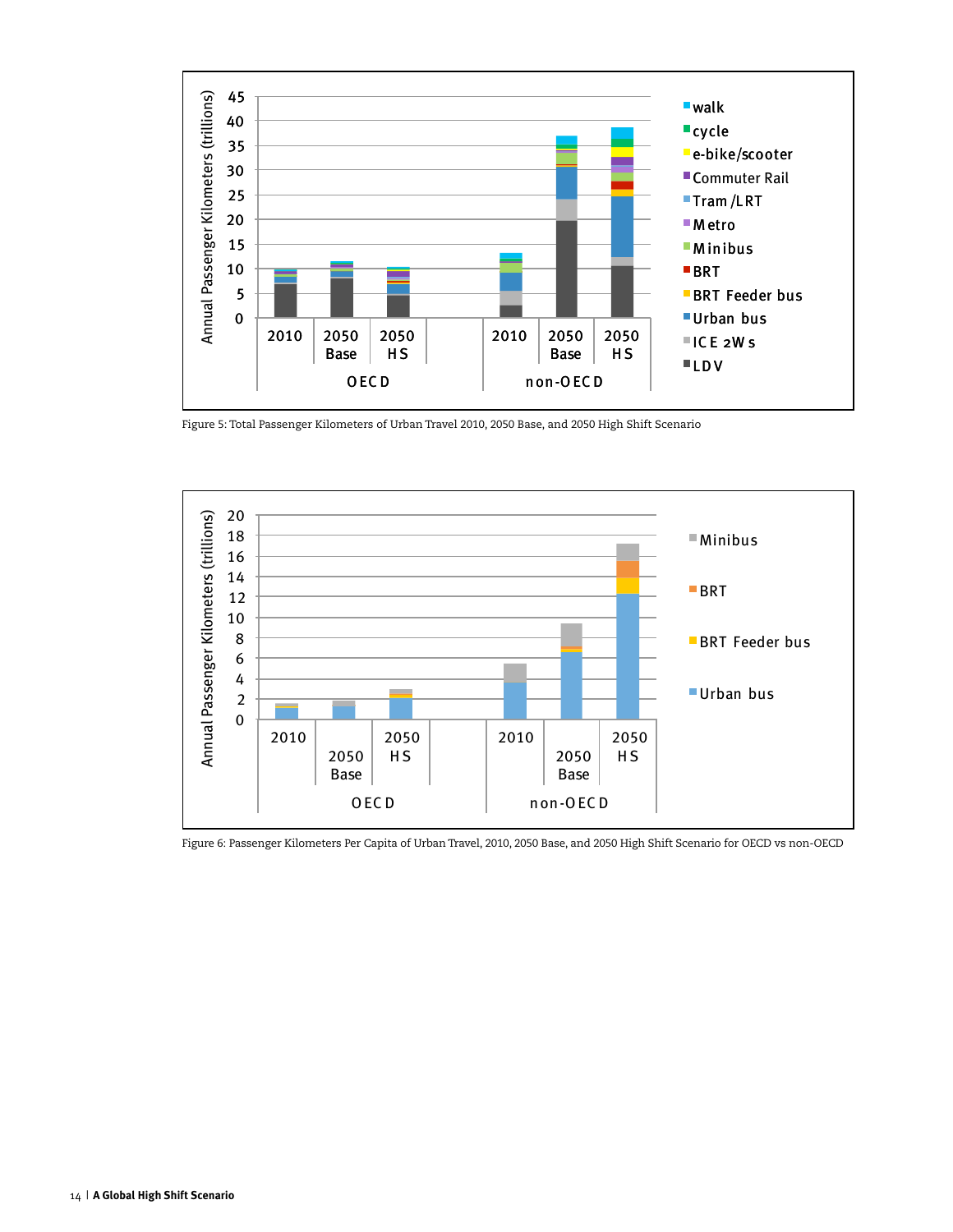

Figure 7: Total Urban Passenger Travel for Select Countries/Regions



Figure 8: Travel Per Capita for Select Countries/Regions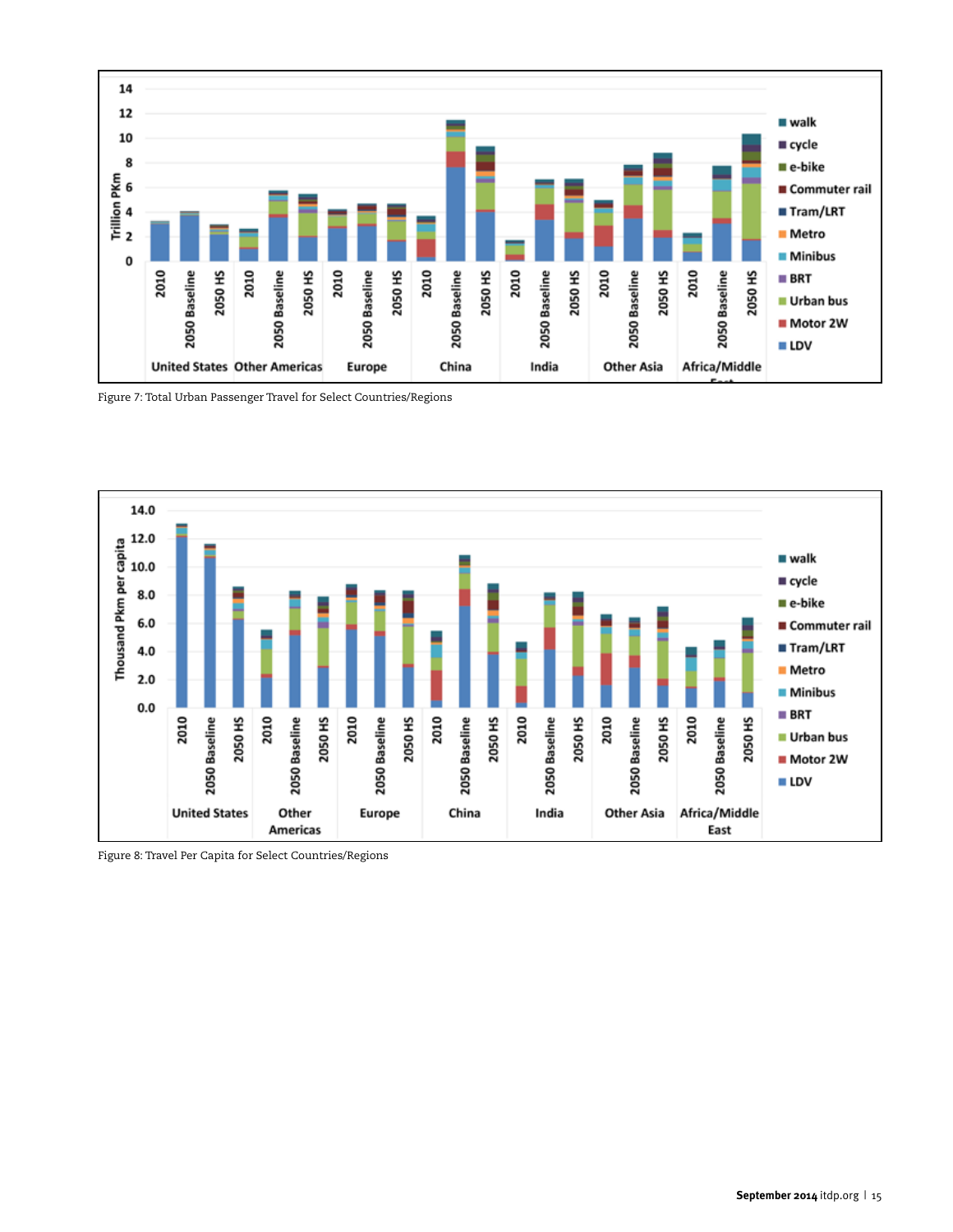The High Shift scenario shows a pathway to dramatically boost mobility and sustainable urban economic development in several regions of the world now held back by low mobility and diminished access to markets and opportunities. In Africa, motorization rates even in 2050 are so low that cutting LDV kilometers in half does not reduce total PKT

#### **Urban Buses: Assumptions And Results**

In the High Shift scenario, apart from "rapid transit" buses (BRT systems), there is steady growth in the number of conventional large buses around the world, particularly in non-OECD countries. This increase in bus service, of a high quality and frequency such as typically is provided in Europe, accounts for an important share of the overall increase in transit ridership in most regions.

Assumptions include:

- • Ridership per bus is based on MoMo country data, and increases from a 2010 range of 6-47 (from the lowest to highest country average, US and Eastern Europe, respectively) to a range of 20-50 in 2050, with most countries in the 25-30 range by 2050. This average accounts for all bus travel, so peak times may have far higher averages, but are offset by low volume periods and backhaul trips. In contrast, in the baseline scenario, load factors generally decline.
- • Minibuses (under 24 seats) typically have about 50% occupancy with slow worldwide baseline growth in numbers and ridership in the baseline. In contrast, there is a decline in the High Shift scenario, as riders shift to larger buses and BRT. This also helps reduce traffic congestion since far more people are carried on larger and fewer buses.
- In the High Shift scenario by 2050, most cities have sizeable BRT systems, particularly in the developing world. On a per capita basis, average system lengths approach those of cities like Bogota today. Apart from the projection of BRT system growth, BRT ridership per unit system also increases,

dramatically. Increasing public transport, cycling and e-bike use by factors only somewhat lower than in other regions results in an overall dramatic increase in African urban mobility, with total PKT in 2050 about 1.5 times higher than in the baseline. This is true to a lesser extent in "Other Asia" (Asia excluding OECD countries, China and India).

approaching the TransMilenio system in Bogota, with similar bus capacities, load factors and vehicle speeds. All systems achieve at least a Bronze or better rating on the *BRT Standard*, 13 by 2050 yielding 30-35 million pkm per lane-km for BRT (compared to 40-42 million pkm per lane-km for Metro, up from 12-14 and 25-35 million pkm per lane-km respectively today).

- • BRT is assumed to pull riders from motorized 2-wheelers, light-duty vehicles (private cars), minibuses, and regular buses.
- • BRT feeder buses are assumed to carry an equal total mobility service as BRT trunk services and provide many passengers with expanded opportunities for one-seat, easy transfer rides

As shown in Figure 9, urban bus travel provides the major part of bus travel in most regions, increasing in the 2050 High Shift scenario by anywhere from 129% (OECD Pacific, with a very high initial level) to 445% (US/ Canada, with very low initial levels) compared to the baseline. BRT, which shows signs of exponential growth as a newly developed form of public transportation, in all countries in the Baseline 2050 increases by at least a factor of 3 compared to current levels. In the 2050 High Shift scenario BRT increases by about 300% in Latin American countries (which have fairly high initial BRT levels in Baseline), to 800% in India and Other Asia, which have fairly low levels in Baseline compared to the baseline. A variant High BRT HS scenario is also examined below, in which BRT's share of new rapid transit line-kilometers is 50 percent higher than in the primary initial HS scenario shown here.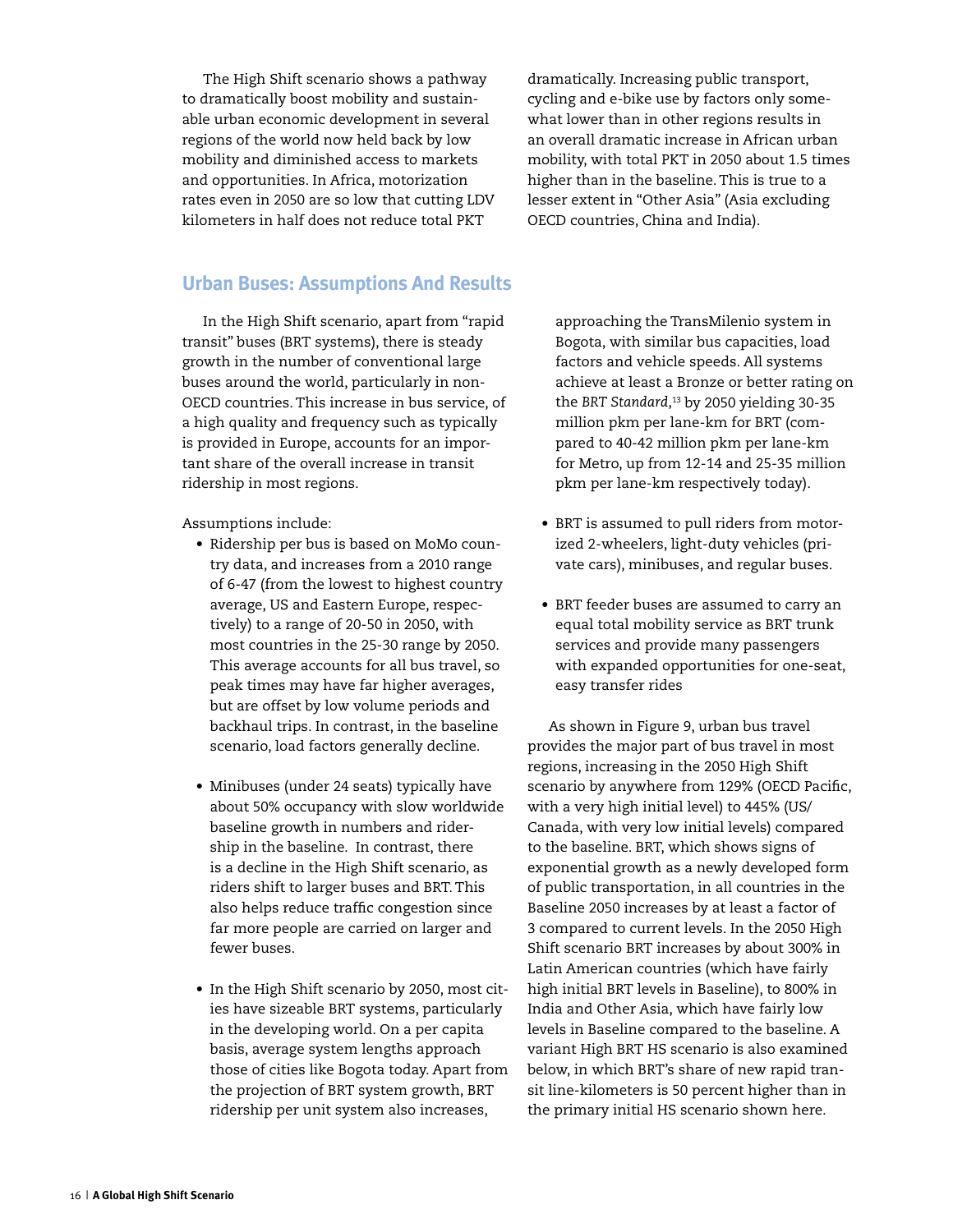

Figure 9: Bus and BRT Annual Passenger Travel By Year, Scenario, and Region

# **Urban Rail: Assumptions And Results**

A major effort was made to build up a worldwide inventory of rail systems and system characteristics (system length, ridership). The International Union of Railways (UIC) provided IEA with an initial database of tram, light Rail, and metro systems, which was augmented with internet searches and national, regional, and local government, and transit operator data. A completely new commuter rail database was constructed. In 2010, by far the highest urban rail ridership is observed in Europe and OECD Pacific. Many world regions have comparatively few systems and lower ridership levels on those systems.

Assumptions include:

- • In the Baseline scenario, rail systems do not expand much and not that many new systems are built, so there is only slow growth in urban rail ridership around the world.
- In the High Shift scenario, there is steady growth in the number of rail systems and

ridership around the world to reach certain targets of rail access and ridership, though the levels per capita in many regions in 2050 are still well below Europe and OECD Pacific today.

• Metro, trams and light rail are featured more in OECD countries whereas BRT is featured more in non-OECD countries, though all regions grow all systems to some extent. Commuter rail systems are expanded significantly in all regions as part of a polycentric development strategy for metropolitan areas.

Figure 10 shows the projected use of urban rail systems for OECD and non-OECD countries for 2010 and under the baseline and High Shift 2050 scenarios. It is important to note that the y-axis scale of Figures 9 and 10 differ greatly. Rail only provides 2.5 trillion passengerkilometers of travel in 2050 HS whereas buses provide 16 trillion PKM.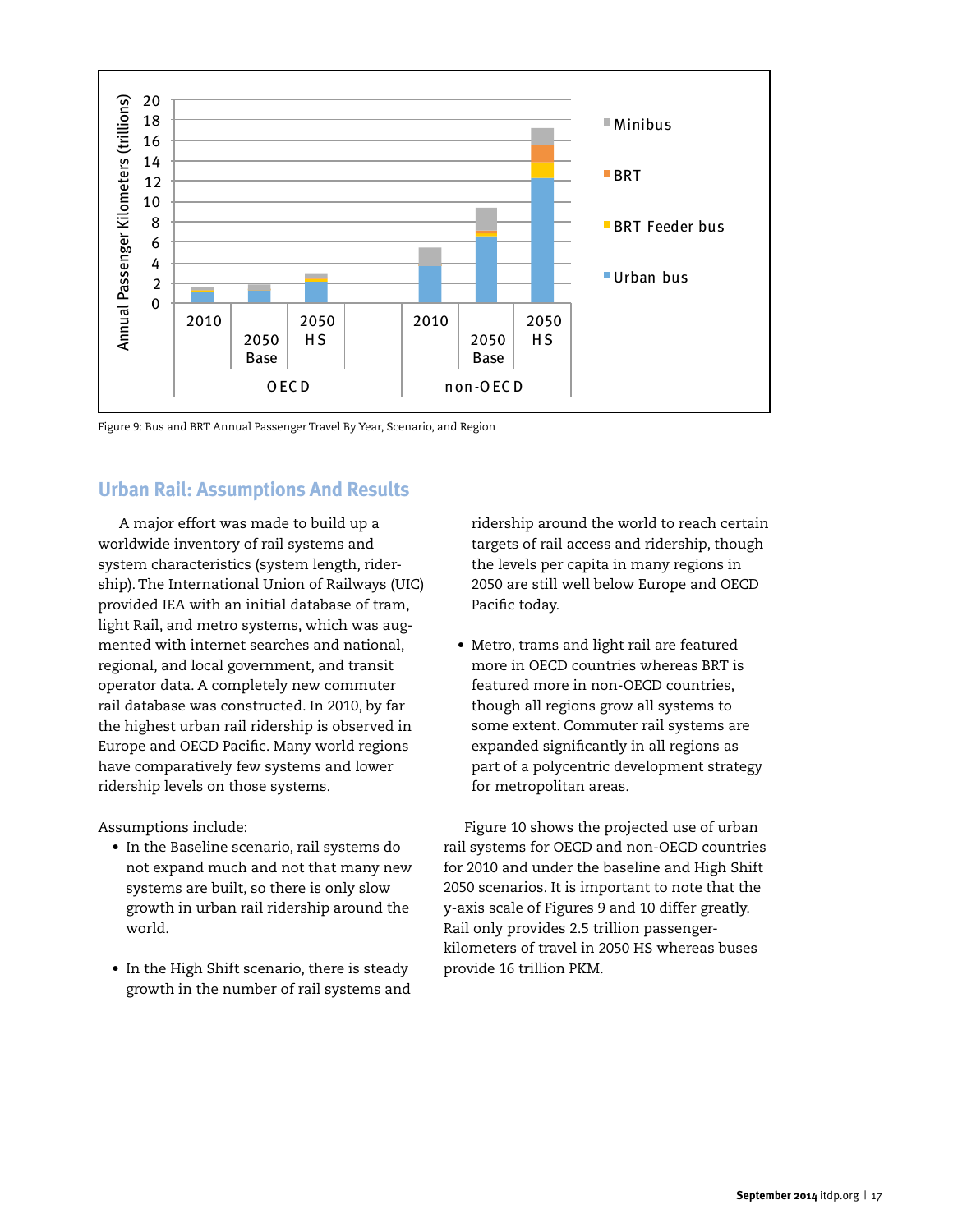

Figure 10: Passenger Travel By Rail Type, Scenario, and Region

#### **Low-Powered And Non-Motorized Modes Assumptions And Results**

Walking is poorly evaluated worldwide due to lack of common definitions and analysis frameworks. Virtually everyone walks daily to help meet their basic needs for some combination of access to food, water, community, work, education, health care, shopping, and recreation. Some of these walk trips are access to public transportation, or to cars parked near a trip end. Including all short trips, there may be as many as several walk trips a day per person worldwide, making walking the dominant travel mode by trip share. This study like many, excludes many shorter trips on foot, relying for 2010 data mainly partial estimates from a few urban travel surveys – since few include an explicit accounting of all foot travel linked to other trips, or even the distances covered in full walking trips. Somewhat more walking trips are assumed in non-OECD than OECD countries, with the most trips per capita in Africa. Baseline walking to 2050 is assumed to be relatively unchanged compared to 2010, though with a slight decline in distance per capita; walking trip share is increased in HS compared to 2010 to reflect the greater possibility for safe, convenient urban walking trips with proper infrastructure and more compact land-use planning.

The most important aspect to improve the walking experience is improved safety, which

can be provided through better and much more extensive sidewalks and footpaths, along with safer pedestrian street crossings, slower car traffic in some places, and other measures. These steps may not directly show up as increased walking in some parts of the world but certainly will provide high value in quality of life and reductions in accident rates.

The HS scenario assumes a dramatic increase in the use of low power e-bikes and bicycles in countries that don't already have high levels of use. While in the reference case there are high levels of walking in most countries and high levels of biking in a few countries such as the Netherlands, in HS the walking and biking trips would increase among people with motorized options such as access to cars. Electric bicycles and low-powered electric scooters (collectively called "e-bikes") are in widespread use now only in China, but in HS would increase worldwide. These are distinguished from high-powered scooters and motorcycles and, if regulated appropriately, could contribute to slower traffic speeds and safer conditions in areas where they become prevalent. It is important that safety issues associated with fast scooters not prevent the spread of low-speed, environmentally friendly e-bikes. We hypothesize future ownership and e-bike travel levels that appear plausible, and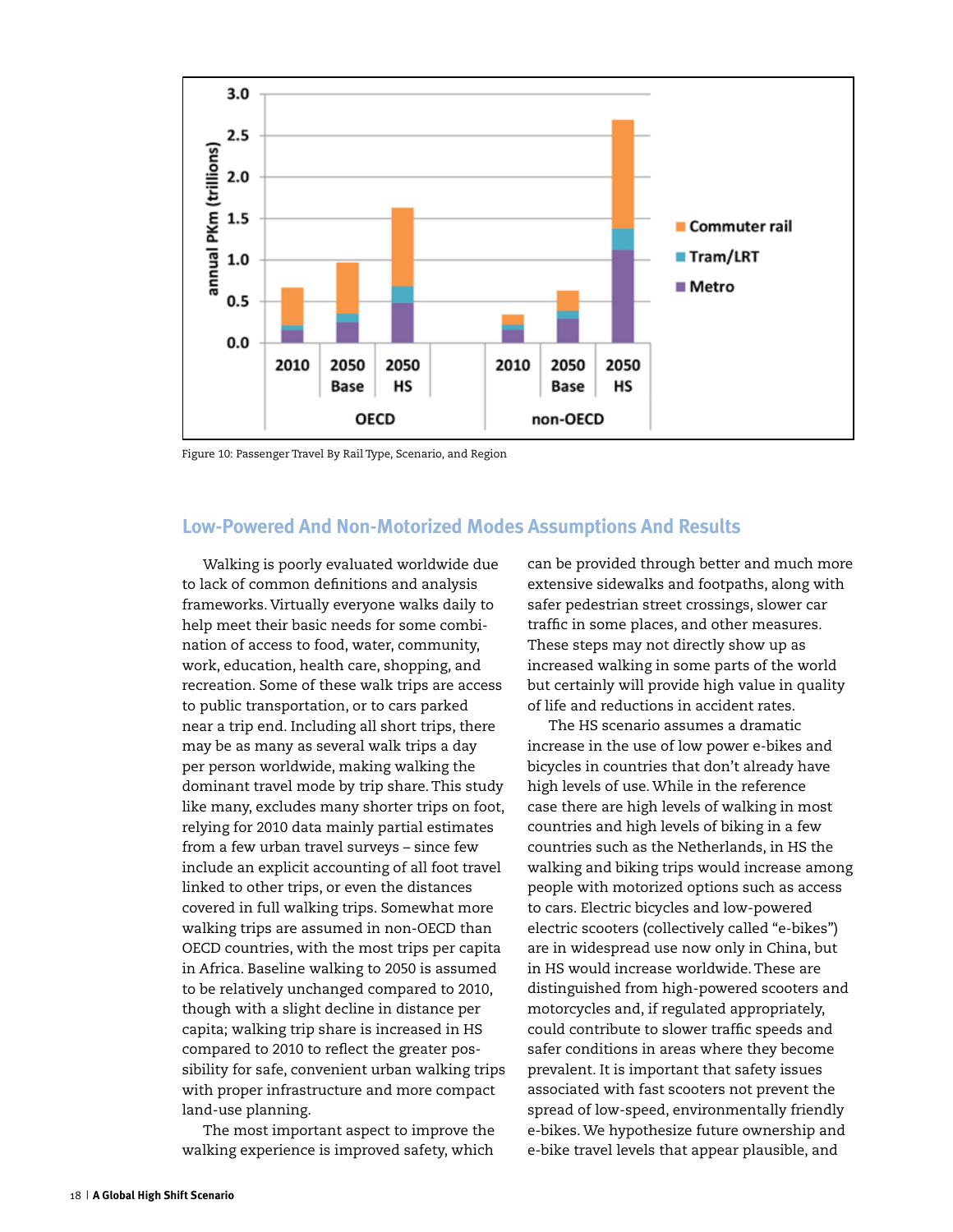average use per day and per year to generate PMT projections. In HS, the increased cycling and e-bike travel serve to offset a large reduction in faster two-wheeler travel to 2050 as part of a push toward greater safety. The results are shown in Figure 11.

Assumptions include:

- • Regular bike ownership is explicitly estimated and modeled and follows use patterns that appear consistent with existing literature.<sup>14</sup> Fairly good data exists on bicycle stocks around the world, but average daily use of bicycles is poorly documented. We assume relatively low daily use factors.
- • Bike use will rise as investments are made into bike lanes and parking, safety features, and supportive policies, as has happened in various cities<sup>15</sup> and as projected by other modeling.16 Here it has been assumed that most cities could achieve something approaching average European cycling

levels by 2050 but have only a fraction of levels achieved today in Amsterdam or Copenhagen. Much higher shifts for cycling would be plausible with more supportive infrastructure and policy.

- For e-bikes, it is assumed that ownership is currently near zero except in China and parts of Southeast Asia. Growth in ownership and use is based on slowly raising rates, and a complementarity of use between e-bikes and bicycles. In addition, the use of internal combustion engine (ICE) scooters and motorcycles in the High Shift scenario is set to decline with much replacement by e-bikes over the coming 35 years. As a result, total travel via e-bikes + ICE 2-wheelers does not grow much on net.
- The total NMT pkm rise for all three modes over time, but more dramatically for e-bikes with much slower increases for walking and biking.



Figure 11: Travel by Non-Motorized and Low Power Modes by Year, Scenario, and Region1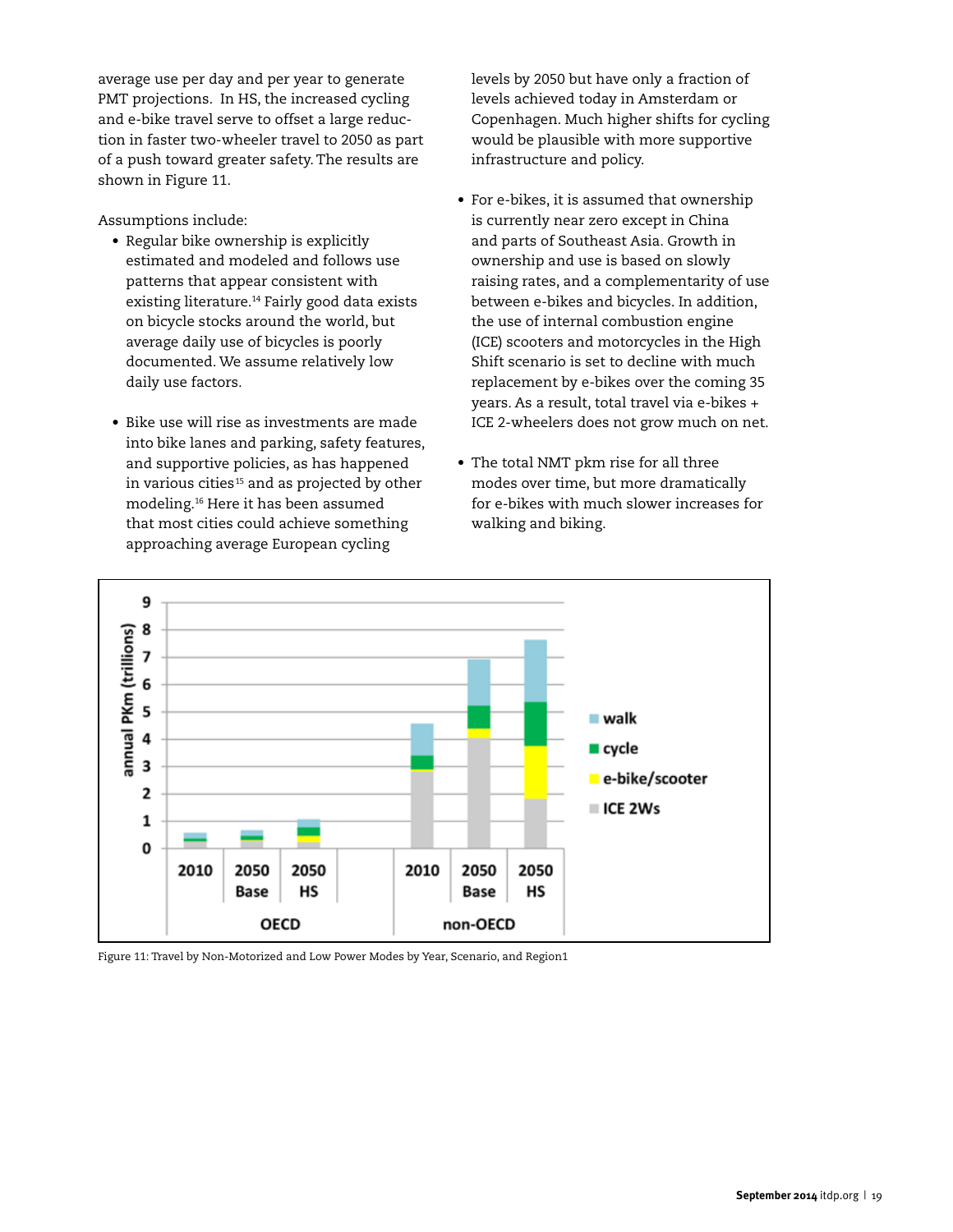#### **Changes In Car/2-Wheel Travel**

As mentioned a key assumption for the High Shift scenario is that urban vehicle travel is cut by 50% compared to the Baseline in 2050 in all regions. Since this is gauged in terms of vehicle kilometers, the stock of vehicles – the number of motor vehicles in use – may change differently if, for example, travel per vehicle changes. This is in fact what happens as for existing private cars, these are assumed to be left home more often and are thus driven less per year. Thus the sales and stocks of cars in both the OECD and non-OECD regions does not drop by 50%, but by closer to 40%, as shown in Figure 12. This still means far fewer cars and thus far less parking requirements, which is

assumed to drop proportionately to the numbers of vehicles. Roadway capacity is gauged as a function of vehicle travel, not vehicles. It is assumed to drop in the High Shift scenario somewhat less than the drop in VKT. This is because: a) some roads exist already and are not going to be removed, particularly in the OECD and b) reducing road construction somewhat less than the change in VKT suggests that there will be less congestion. While congestion reduction is not explicitly measured in this study, it is an economically valuable benefit that likely should not be lost for the sake of full proportionality on reducing road construction.



Figure 12: Urban Car Stocks by Region, Year, and Scenario

Another feature of High Shift is that a high occupancy of vehicles is assumed, related to an assumed increase in ride sharing. While the changes are not assumed to be dramatic, they significantly affect mobility – in OECD in High Shift there is 1.6 rather than 1.4 persons

per car in 2050, and in non-OECD there is 1.7 v. 1.6 in the Baseline in 2050, as shown in Figure 13. This higher occupancy also results in more passenger travel from a given amount of VKT, so vehicle passenger kilometers drops less than vehicle kilometers in High Shift.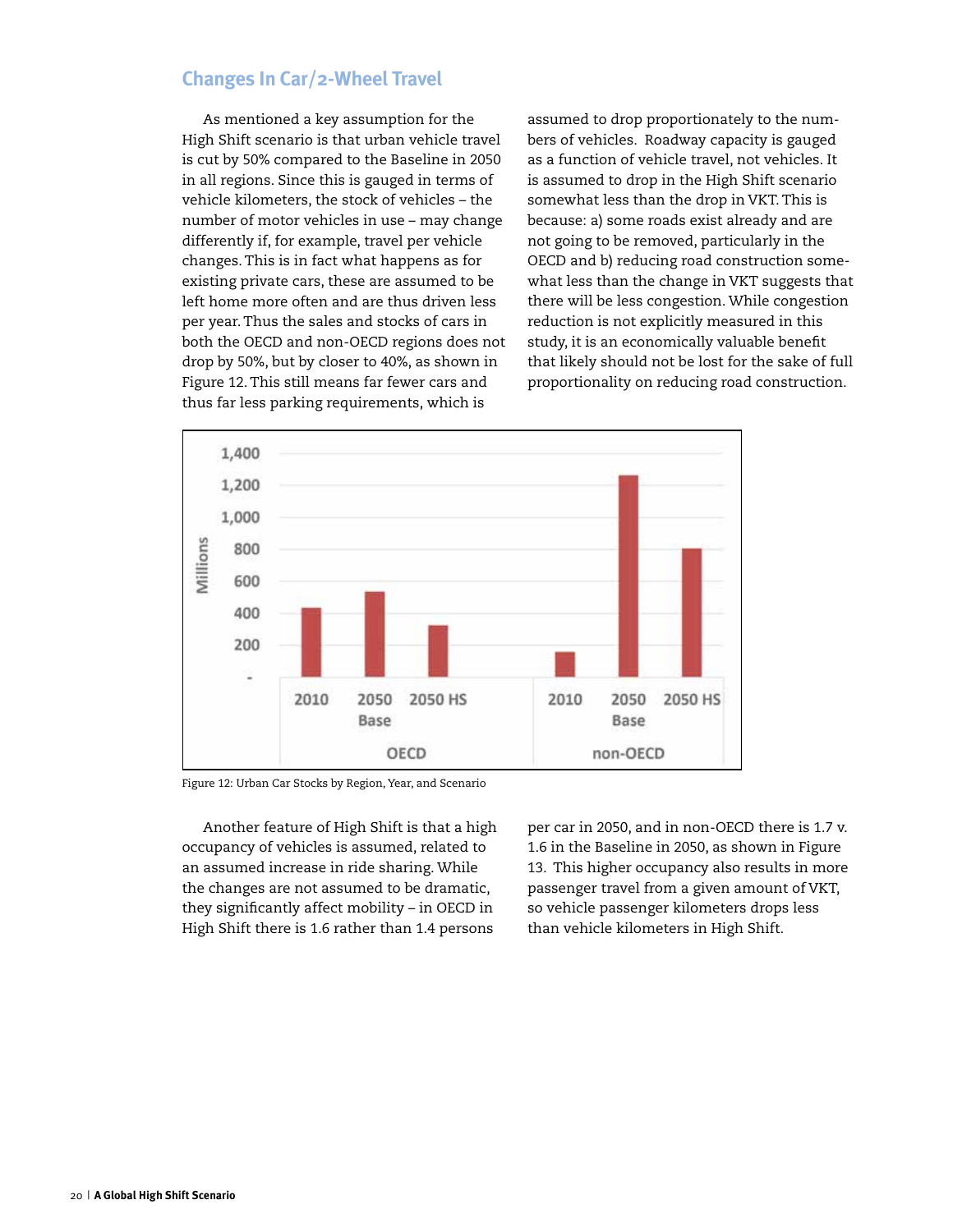

Figure 13: Average load factor (passengers per trip)

These are the main changes in light-duty vehicle use across the scenarios. The actual characteristics of vehicles is not assumed to change much in HS from the Baseline, although there is a slight shift toward smaller vehicles with slightly better fuel economy as a result. There is also a slight "in-use" fuel economy benefit from reduced congestion on

urban roads. In fact such an effect could be quite large, but a detailed investigation of this and how the traffic reduction in HS could affect it will require further analysis. Additional benefits from fuel economy improvement and the introduction of new technologies such as electric vehicles is also being assessed and will be included in future updates to this study.

#### **Scenario Impacts: Energy and CO<sub>2</sub> Emissions**

Since all urban areas in the world are included in the analysis, energy use and  $CO<sub>2</sub>$ emissions impacts can be reported at a global and regional level. Energy use is a function of the vehicle travel and vehicle efficiency for each mode, calculated taking into account load factors and the number of vehicles and vehicle kilometers needed to move people the specified passenger-kms. Energy efficiency of different types of vehicles (based on MoMo vehicle efficiency estimates, adjusted for urban in-use conditions) varies greatly, but not that much regionally. It does improve significantly over time in the Baseline scenario, with identical improvements under the High Shift scenario.

Apart from the levels of travel, the critical assumptions behind the energy use and  $CO<sub>2</sub>$ 

numbers are the efficiency of the vehicles and the ridership on those vehicles. For each region and mode, Figure 14 (p. 22) shows efficiency per passenger kilometer and Figure 15 (p. 22) shows total energy use. Public transit modes are far more efficient than light-duty vehicles, so shifts to these modes cuts energy and  $CO<sub>2</sub>$ per passenger-km significantly. For transit vehicles, efficiency per passenger-km improves more in HS because ridership per vehicle trip is significantly higher than in the baseline, based on assumed improvements in system management, higher quality and more frequent services, and urban densification. Cars also become more efficient, as mentioned above, due to fuel economy standards and higher average occupancy.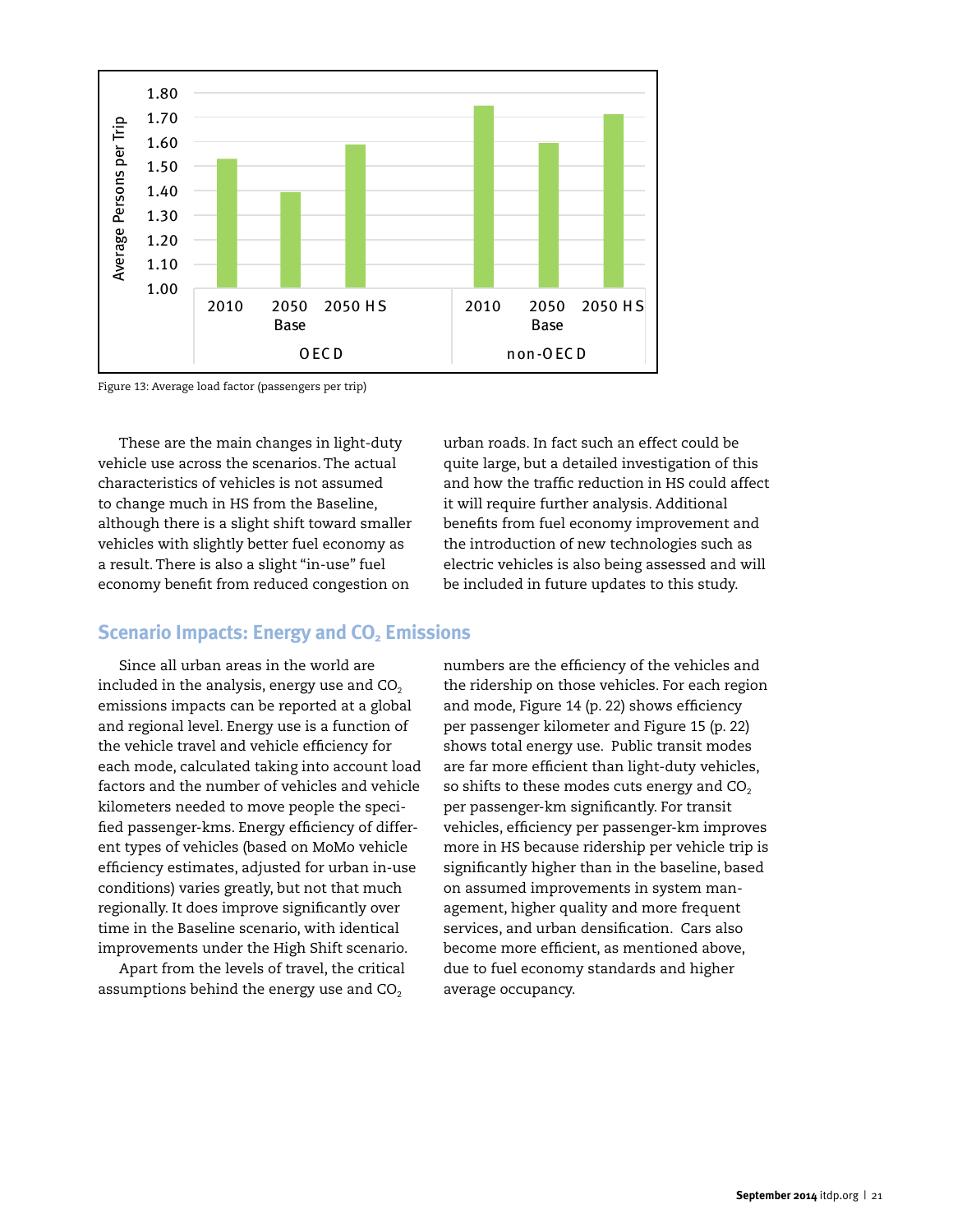

Figure 14: Energy Efficiency by Passenger-Kilometer By Mode by Year and Scenario



Figure 15: Energy Use by Scenario, Region, and Mode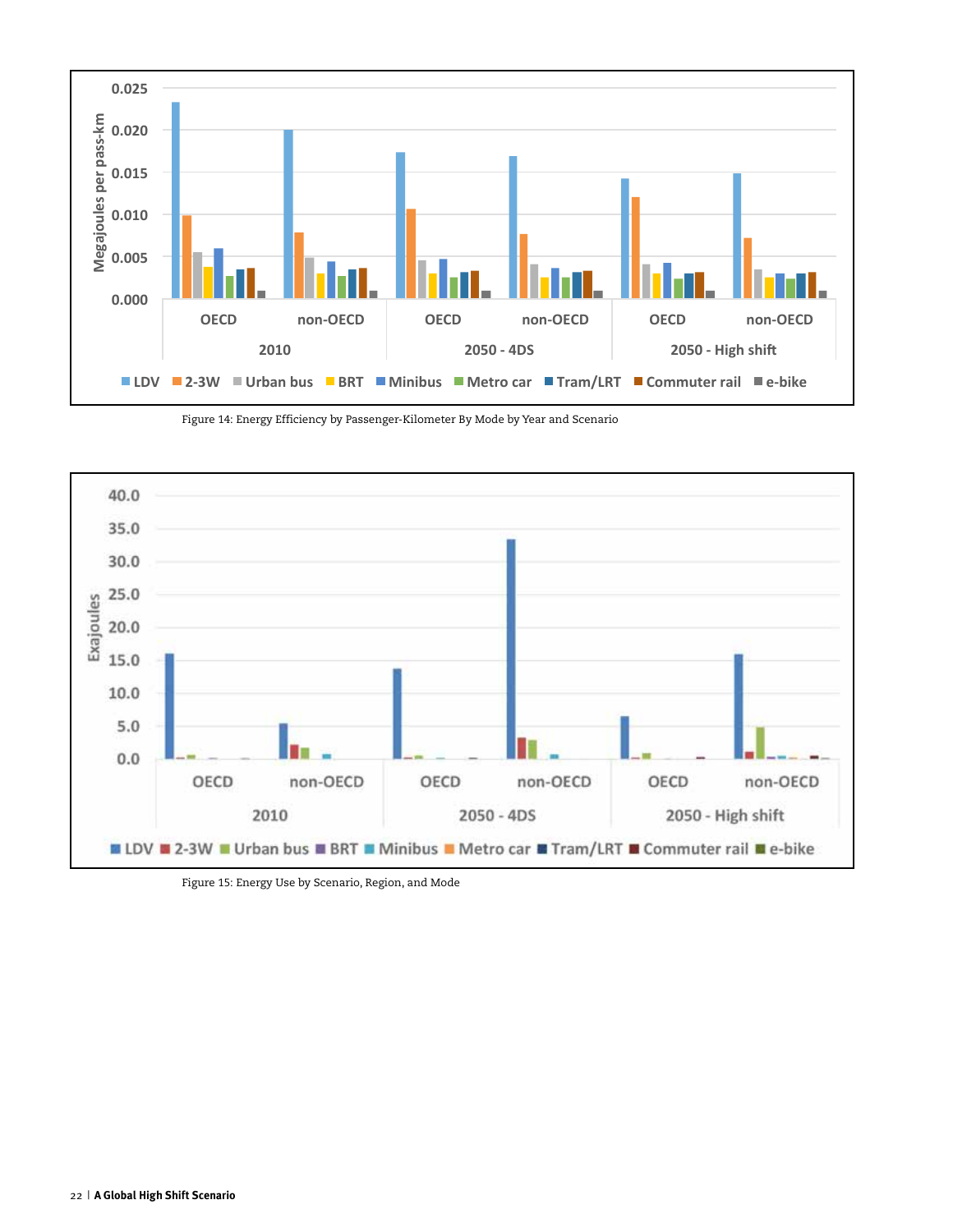

Figure 16: CO2 Equivalent Emissions from Urban Passenger Transport by Year and Scenario and Mode

The resulting  $CO<sub>2</sub>$  emissions by mode are shown in Figure 16. The dominance of lightduty vehicles in current and baseline future energy use and  $CO<sub>2</sub>$  emissions is evident, as is the reduction in energy and  $CO<sub>2</sub>$  emissions in the High Shift scenario. Compared to the baseline, the High Shift scenario by 2050 would cut global urban passenger land transport  $CO<sub>2</sub>$ emissions by 1.7 GT, or about 40 percent, from 4.4 GT in the Baseline to 2.7 GT in HS. Specific fuel types are not shown but road modes are dominated by petroleum fuel while rail modes are almost entirely electrified, as are e-bikes. Electricity generation is decarbonized over time in line with the IEA 4° scenario. This is helpful but not critical for experiencing substantial reductions in  $CO<sub>2</sub>$  from the High Shift scenario.

It is important to consider that there is significant further greenhouse gas mitigation potential if further fuel economy improvements are added to the mitigation potential of the High Shift scenario. One can and should consider the double counting effects, which are path dependent. Indeed, the mitigation potential estimated for "avoid-shift" vehicle activity focused strategies vs. technology focused "improve" strategies depends on which approach is assumed to be the initially applied strategy.

While this study has not focused on further actions to boost motor vehicle fuel economy, it takes into account existing policies that, in the IEA Baseline scenario, improve average new car fuel economy by 32% (less energy intensive) in the OECD and 23% in non-OECD countries. The High Shift scenario increases this to 36% and 27% respectively, due to improved in-use driving conditions and a slight shift to smaller vehicles. However, the Global Fuel Economy Initiative (www.globalfueleconomy.org) calls for much more: a 50% reduction in fuel use per kilometer for light-duty vehicles worldwide by 2030. Achieving the GEFI 2030 goal could reduce 700 megatons of  $CO<sub>2</sub>$  annually beyond the 1,700 reduction possible from a High Shift scenario. Taken together, achieving this fuel economy goal with better public transport, walking, and cycling could cut annual urban passenger transport  $CO<sub>2</sub>$  emissions in 2050 by 55 percent from what they might otherwise be in 2050 and 10 percent below 2010 levels. Strong fuel economy programs for other types of vehicles (buses, trucks, 2-wheelers) could also help, as could vehicle electrification and other low-carbon fuels. These options will be investigated further in relation to High Shifts in the future.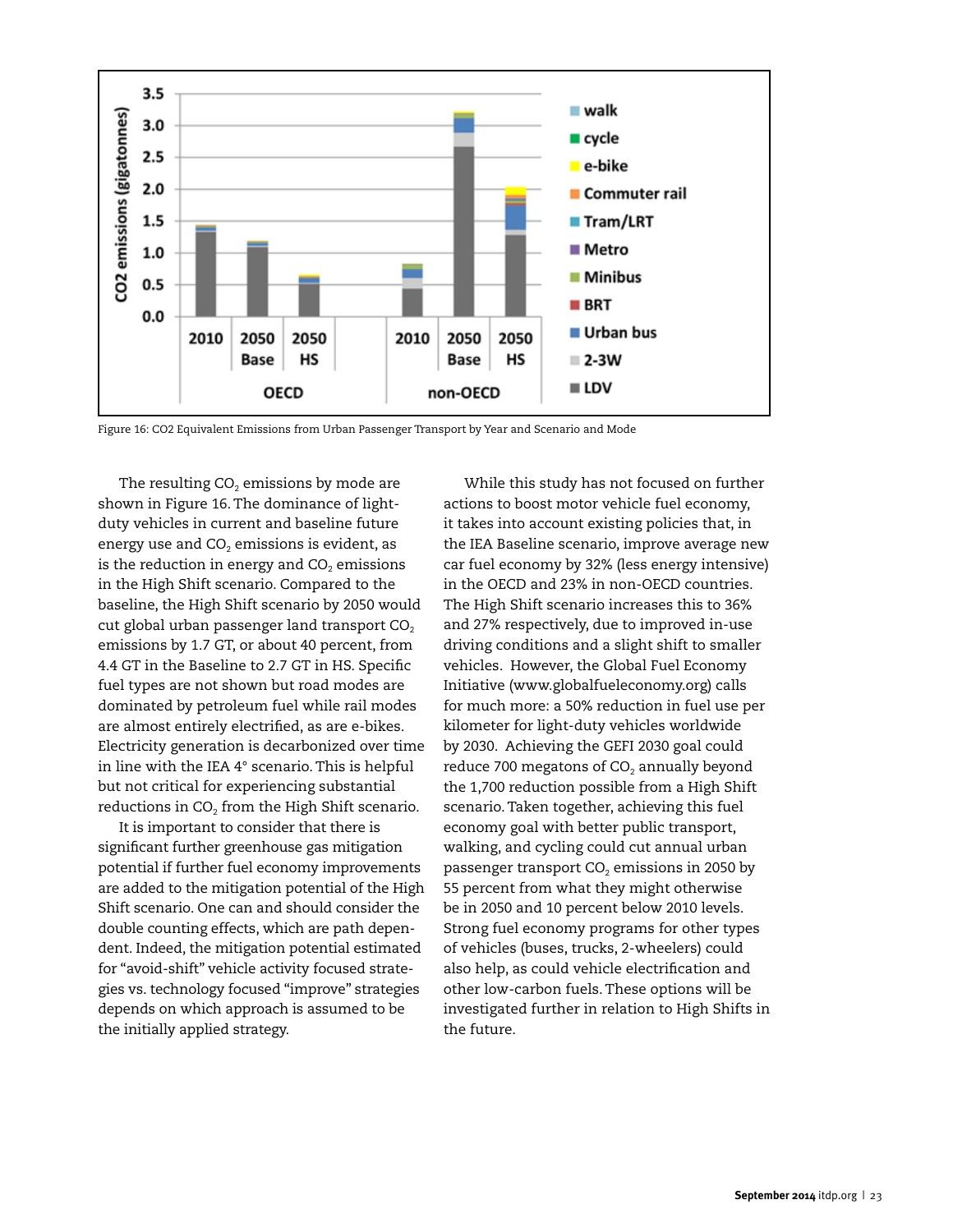Figure 17 shows  $CO<sub>2</sub>$  emissions results for HS for major world countries and regions. This shows that by 2050 there are tremendous  $CO<sub>2</sub>$ savings in rapidly growing economies such as China and India from the High Shift strategy, while there are significant (and proportionately similar) savings in every country and region. In fact on a percentage basis, the biggest reduction in High Shift relative to both 2010 and

to the Baseline in 2050 occurs in the United States. Apart from the modal shift effects, this result reflects the fact that the U.S. has the biggest reduction in overall travel in High Shift, about 30% lower than in 2050 Baseline. This "avoid" element is large and remains one of the questions this study raises that deserves further investigation.



Figure 17: CO2 Equivalent Emissions for Selected Countries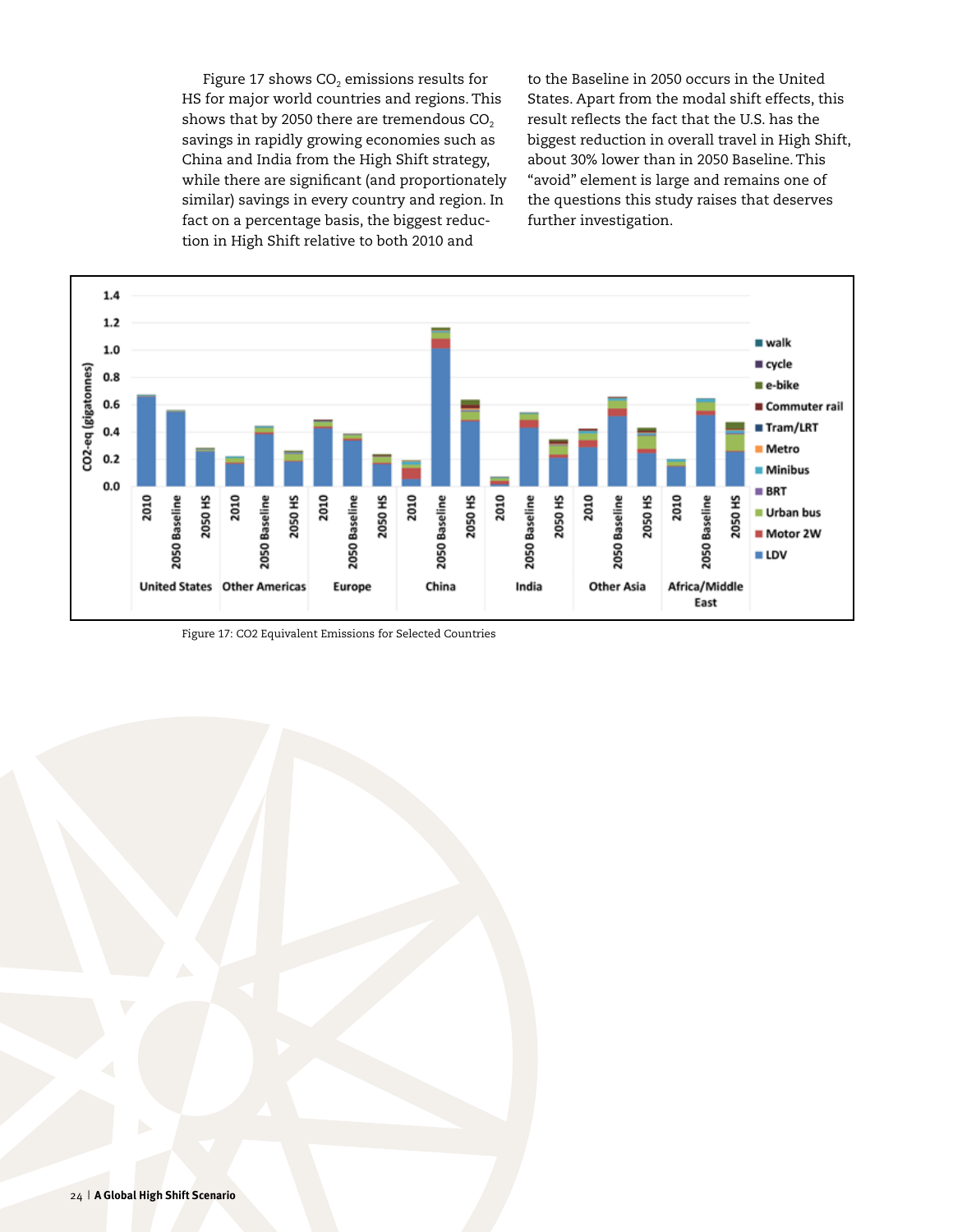# **Results: Transit System Requirements**

As described above, the system size (and thus infrastructure length) needed to support BRT and urban rail travel was estimated using assumptions of the number and lane kms of systems in place around the world. These projections were in turn used to develop the infrastructure cost estimates associated with these scenarios presented below. The total kilometers of system length by region and year

for the High Shift scenario is shown in Figure 18. In the OECD, the increase for each mode is significant compared to 2010 but not huge in percentage terms (except for BRT which is tiny in 2010). In non-OECD countries the required growth rates are far higher and would require major, sustained investments over the coming decades to achieve. Growth is fastest for BRT and commuter rail.



Figure 18: 2010 and 2050 High Shift Rapid Transport System Length by Mode by Region

# **Results: Cost Implications Of The High Shift Scenario**

The major direct cost and investment implications of the High Shift scenario have been estimated, relative to the baseline, from 2010-2050 in a cumulative and annual average fashion including all market costs to private users and public agencies (i.e. taxpayers):

- Vehicle purchase costs for all types of vehicles, all modes
- • Fuel costs for all modes and vehicle types
- • Vehicle and transit system operating and maintenance cost, including daily O&M costs and infrastructure maintenance costs.
- Infrastructure capital costs, i.e. the one-

time investment costs to construct roads, sidewalks, parking lots and structures, BRT systems, rail and bus systems

These estimates are based on averages from various reports, by country or region.

The cost analysis is summarized in Figure 19 (p. 25). Costs rise as a function of passenger travel growth by mode and region. So, for example, the cost of infrastructure for roads and transit systems rise in proportion to their importance in the two scenarios. Road and parking costs are far lower under HS than in Baseline. Transit system construction and operation costs are far higher under HS than Baseline. HS has far lower energy requirements and so creates large energy cost savings.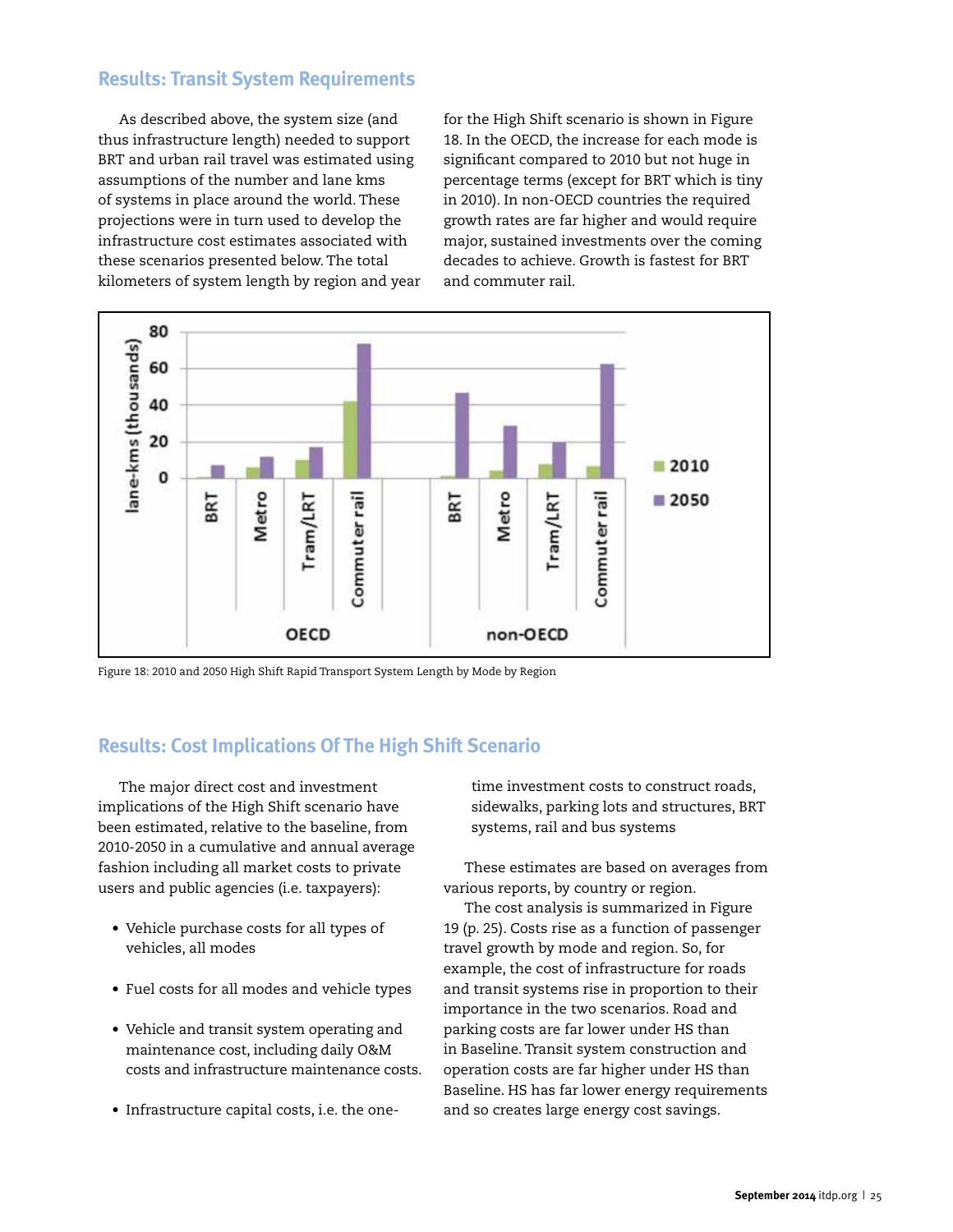

Figure 19: Summary of Cost Estimates 2010-2050 by Type, Scenario, and Mode

Overall the total costs of the Baseline between 2010-2050 are roughly \$500 trillion (\$200T in OECD and \$300T in non-OECD), whereas the costs in the HS scenario are about \$400 trillion (\$160T in OECD and \$240T in non-OECD). The HS scenario would trim cumulative costs by approximately US\$110 trillion or 22 percent.

Figure 20 breaks out infrastructure investment cost in more detail, and presents this as average annual expenditure to build new infrastructure in the time periods 2010-2030 and 2030-2050. This takes into account the full direct cost per kilometer to build new roads (a function of projected car travel), parking lots (a function of projected car stocks), sidewalks along urban non-highway roads, cycle lanes and paths to handle much of the projected cycling travel, and the specified BRT and rail systems. This, like other costs, is based on current average costs per kilometer in various countries, but is averaged and applied at the level of all OECD and all non-OECD given the weakness in much of the data. For example BRT construction costs are assumed to be \$7.5 million/kilometer in non-OECD and twice this in OECD. These costs (and all infrastructure costs) rise over time in real terms, and converge somewhat as incomes and project quality rises in the non-OECD.

The results indicate that in the Baseline, infrastructure costs for roads and parking space dominate over all other infrastructure costs. This is because vastly more kilometers of roads (and square kilometers of parking) are built than are any type of transit system. However in HS the number of roads and parking needed drops dramatically, and the costs for rail systems are high enough to be visible in the bars. Yet despite about 25,000 kms of BRT built in the non-OECD between 2030 and 2050, it is barely visible since the cost is "only" about \$12 billion per year, a very small number in the context of other costs in the figure.

It is also worth noting that in the OECD between 2030 and 2050, the infrastructure costs "go negative". This reflects an actual reduction in the need for roads. In reality it seems unlikely that roads would be removed but it does suggest a reduction in traffic that would likely provide equal or greater value in the form of reduced traffic congestion on an un-diminished road system.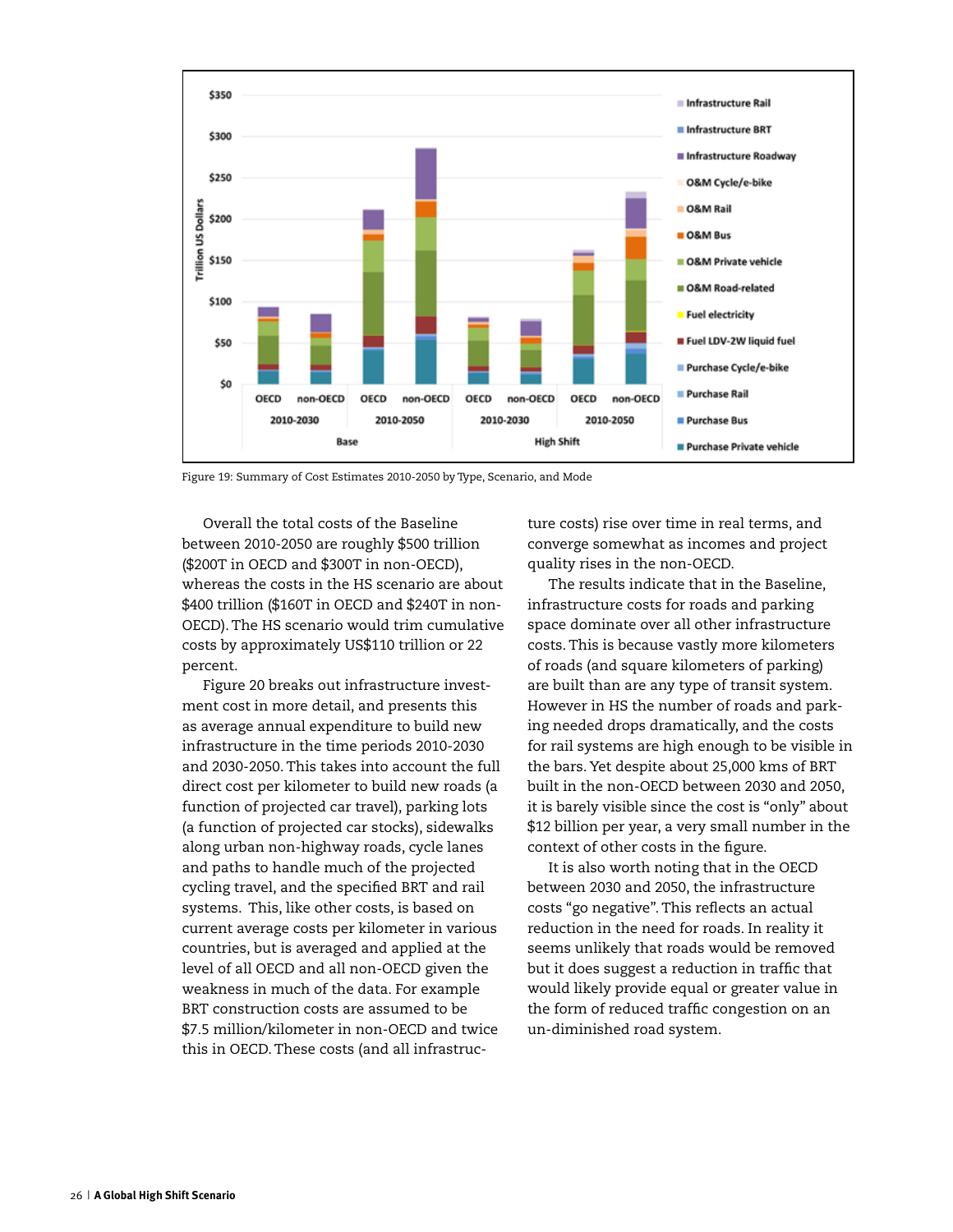

Figure 20: Infrastructure cost estimates, annual averages for 2010-2030 and 2030-2050 by type, scenario and mode

These cost results will be further detailed in a separate documentation report and may be a

feature analysis in a future summary report.

#### **Results: Equity Implications Of The High Shift Scenario**

In addition to developing an urban version of MoMo, a new demographic breakout of urban travel was developed and linked to this urban projection system. This first generation "Demographic Equity Economics" model provides the opportunity to track travel by groups within the population. The data foundation for this was a review of 25 national and urban household travel surveys from around the world. This showed that few of the databases (or associated analyses) were directly comparable, using different methodologies, different questions, different group definitions and different mode classifications for travel. However, data on car ownership by income category was found to be sufficiently comparable to establish approximate base year travel mode shares for a number of regions.17, 18, 19, 20

For 2010, passenger travel by mode across income groups sums to total travel on that mode from the broader study; the main uncertainty is how the ridership breaks out across income group going forward in time. Total travel is assumed to be significantly lower for lower income groups, as suggested in travel surveys, but this difference declines somewhat as the poorest quintiles' income grows. Projections were constructed for 14 regional breakouts by income quintile. Another important crosscheck for this projection is that car

ownership is a function of the income of each quintile, based on a global income-ownership study.<sup>21</sup> Current Income distributions are taken from World Bank data,<sup>22</sup> total income projected in line with OECD projections used in *ETP 2012*; income breakouts are assumed to retain the same distributional patterns over time (i.e., no changes in GINI coefficient).

Despite uncertainties, the breakout of travel into income groups provides important insights. Compared to 2010, baseline passenger-kms in 2050 about doubles. Much of this is from increases in car ownership among higher income groups. Under the baseline, as in today's cities, higher auto-centered mobility by upper income travelers can be expected to result in higher traffic congestion and competition for street space, which degrades the quality of public transport, walking, and cycling that are used by lower income groups. Under HS, there is much more growth of transit and NMT, rather than car growth. As availability of transit and NMT facilities expands and ridership expands, more street space ends up being allocated to lower income groups than for the cars used by mostly by the affluent. Thus, the bottom two-quintile groups benefit disproportionately from transit/NMT improvements, as do the top two-quintile groups from increases in car travel infrastructure growth.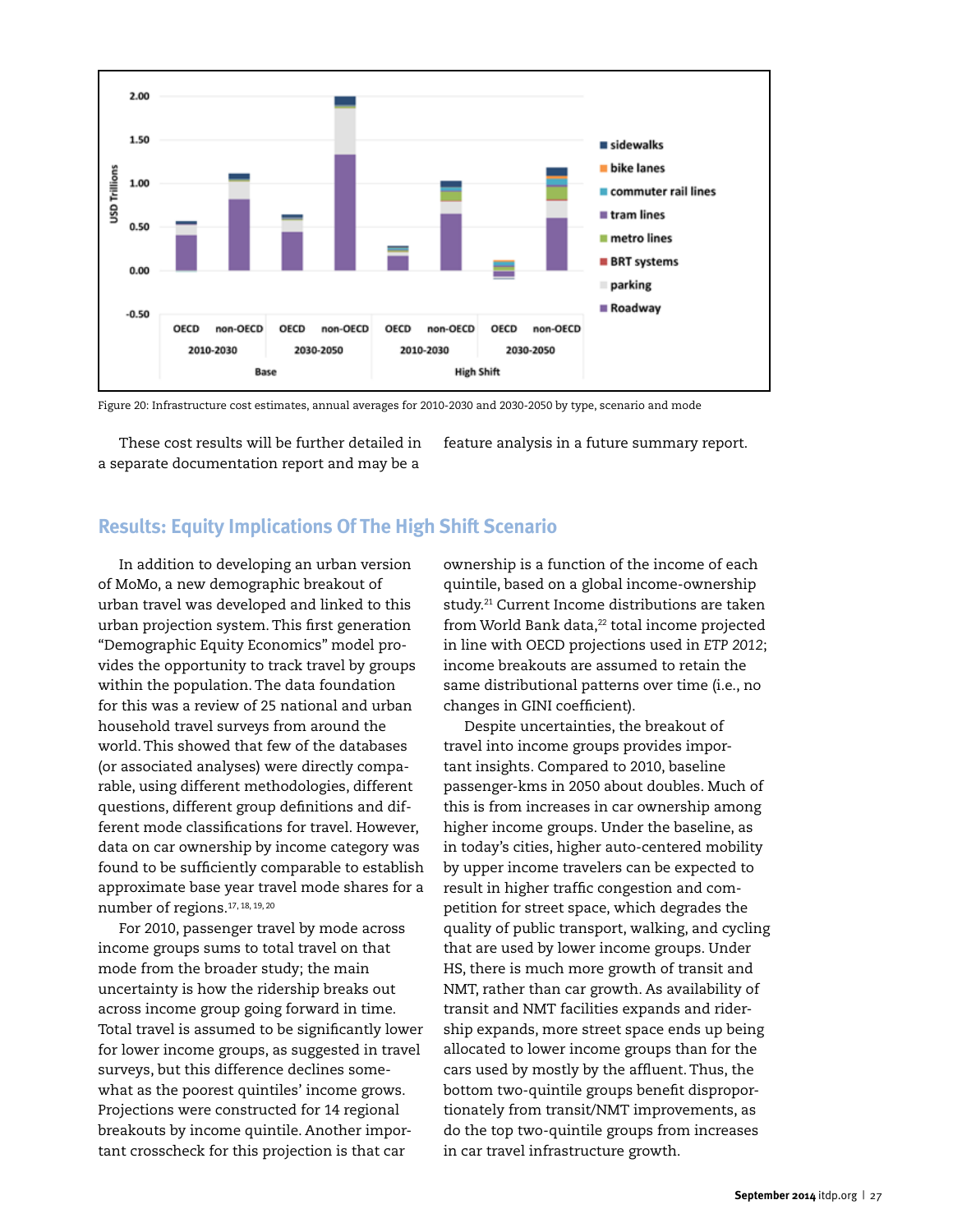In 2010 and even in the 2050 baseline, lower income groups have relatively low mobility and very low car access, as Figure 21 shows. The vast majority of humanity is unlikely to have access to a car even in 2050. In the HS scenario, there is much more even mobility across groups.



Figure 21: Cars Owned or Used by Income Group 2010 vs. IEA 2050 4DS vs. High Shift Scenario

Figure 22 reflects this rebalancing of travel by mode with a smaller difference in travel per capita in 2050 between the lowest and highest income groups under HS compared to the Baseline.



Figure 22: Travel Per Capita by Mode, Income Group, Region, and Scenario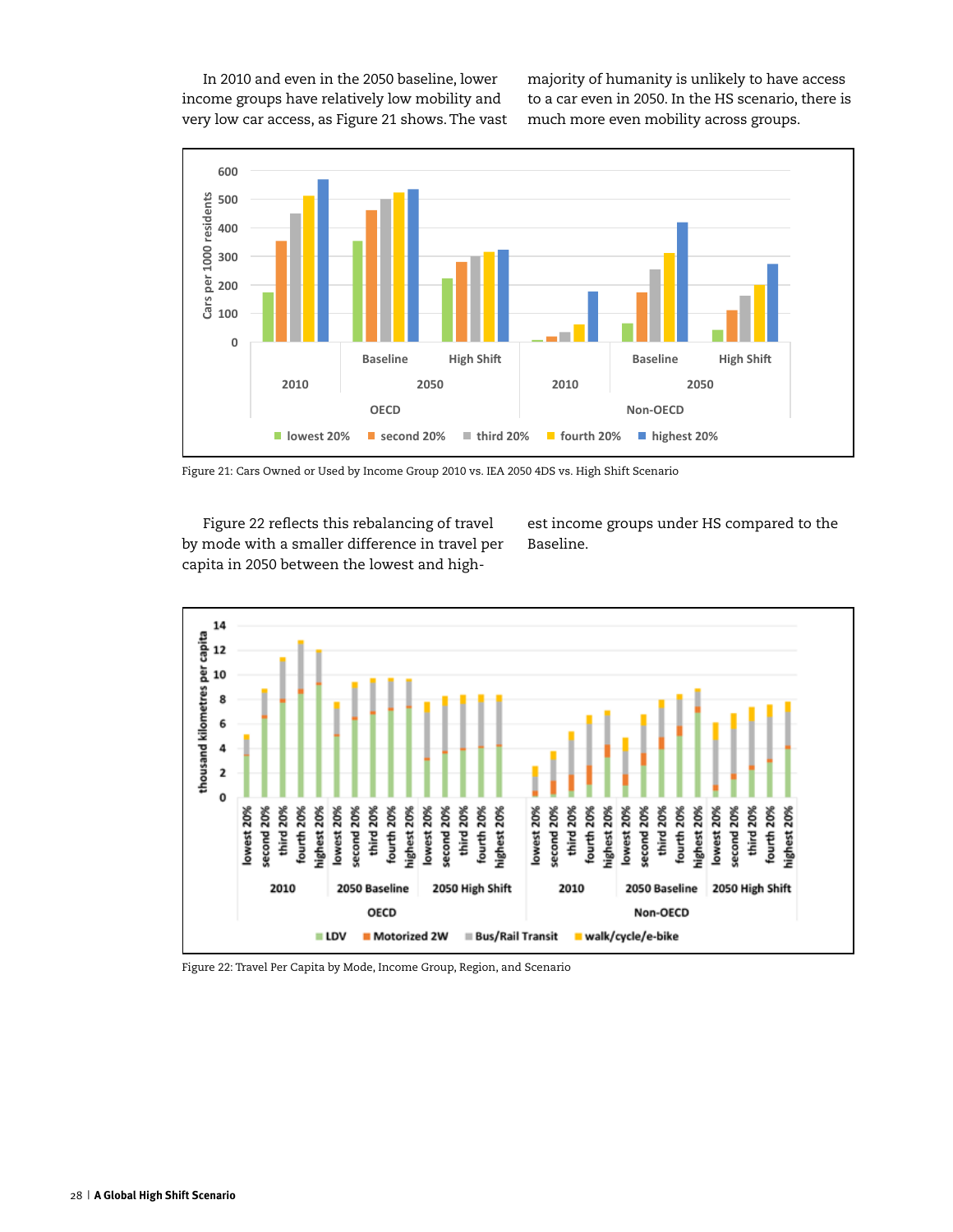## **Sensitivity Analysis: High Shift High BRT Scenario**

The High Shift Scenario represents one of many possible future scenarios. To examine the sensitivity of the findings – especially costs, energy, and  $CO<sub>2</sub>$  – to changes in some of the input assumptions, a High Shift High BRT Scenario was examined. This pivoted off of the initial High Shift Scenario by holding constant the sum total of commuter rail, metro rail, light rail, and BRT km of service in 2050, but increasing BRT's share of new rapid transit line-kms by half.

Total global BRT and rail related costs from 2010-2050 are about \$33 trillion in the initial

High Shift Scenario. These costs are \$4.4 trillion lower in the High BRT Scenario, a drop of 14 percent. Because there is more BRT to start with in the non-OECD countries and differences in operating and capital costs of transportation between rich and poorer countries, the High BRT Scenario offers bigger potential cost savings of \$3.7 trillion (from \$21 trillion in High Shift) in non-OECD countries compared to 0.7 trillion (from \$12 trillion in High Shift) in OECD countries. Energy and  $CO<sub>2</sub>$  impacts are very similar between the High Shift and High BRT Scenario.

## **Sensitivity Analysis: Air Pollution And Public Health Impacts**

The impacts of various transportation scenarios on air pollution and public health are a function of the characteristics of motor vehicles in use and the manner, location, and amount they are used relative to human settlement patterns. This section examines how different scenarios might affect fine particle, or soot, pollution (PM2.5) and related public health impacts. Further work is needed to evaluate in detail the impacts of other pollutants on health, to consider traffic safety impacts, and impacts on health related to levels of physical activity. Because the High Shift scenario would promote greater use of walking and cycling, it would likely reduce premature deaths due to physical inactivity. Reducing vehicle kilometers of travel and increasing the use of active walking and cycling modes might be anticipated to reduce the incidence of road crash fatalities and serious injuries, but more research is needed to support this supposition.

Most government actions to limit the climate impacts of transportation have focused on reducing the volume of fossil fuels consumed by motor vehicles, in particular, gasoline and diesel fuel. Such actions include improving the efficiency of new cars, trucks, and buses; influencing the amount of travel by passenger cars and freight trucks, and improving the efficiency of transportation systems. In addition to impacts on climate and energy consumption, motor vehicles are major contributors to outdoor air pollution, exposure to which is one of the leading causes of premature mortality worldwide.

Governments in the US, European Union (EU), and Japan have led the development of regulatory programs to control motor vehicle pollution by setting mandatory limits on emissions from new vehicles and the sulfur content of gasoline and diesel fuel. These international best-practice programs have resulted in new vehicles that are up to 99% cleaner than unregulated vehicles. Many other countries are following the regulatory pathway developed in the EU, which progresses from "Euro 1" to "Euro 6" for cars and light commercial vehicles, and "Euro I" to Euro VI" for heavy-duty trucks and buses, with Euro 6/VI requiring the cleanest vehicles and fuels.

As part of this study, the International Council on Clean Transportation (ICCT) conducted an analysis of the implications for vehicle air pollution and associated health impacts. Emissions of local air pollutants from on-road vehicles were estimated using the ICCT's Global Transportation Roadmap model. The Roadmap model is an Excel-based tool designed to help policymakers see trends in transportation activity, energy use, greenhouse gas emissions (GHGs), and local air pollutant emissions; assess the impacts of different policy options; and develop policy roadmaps for clean air and low-carbon transportation. $23,24$ The Roadmap model:

• Estimates fuel lifecycle emissions of GHGs  $(CO<sub>2</sub>, CH4, and N2O)$  and local air pollutants (PM2.5, NOx, CO, black carbon, and SO2), as well as consumption of fossil fuels, biofu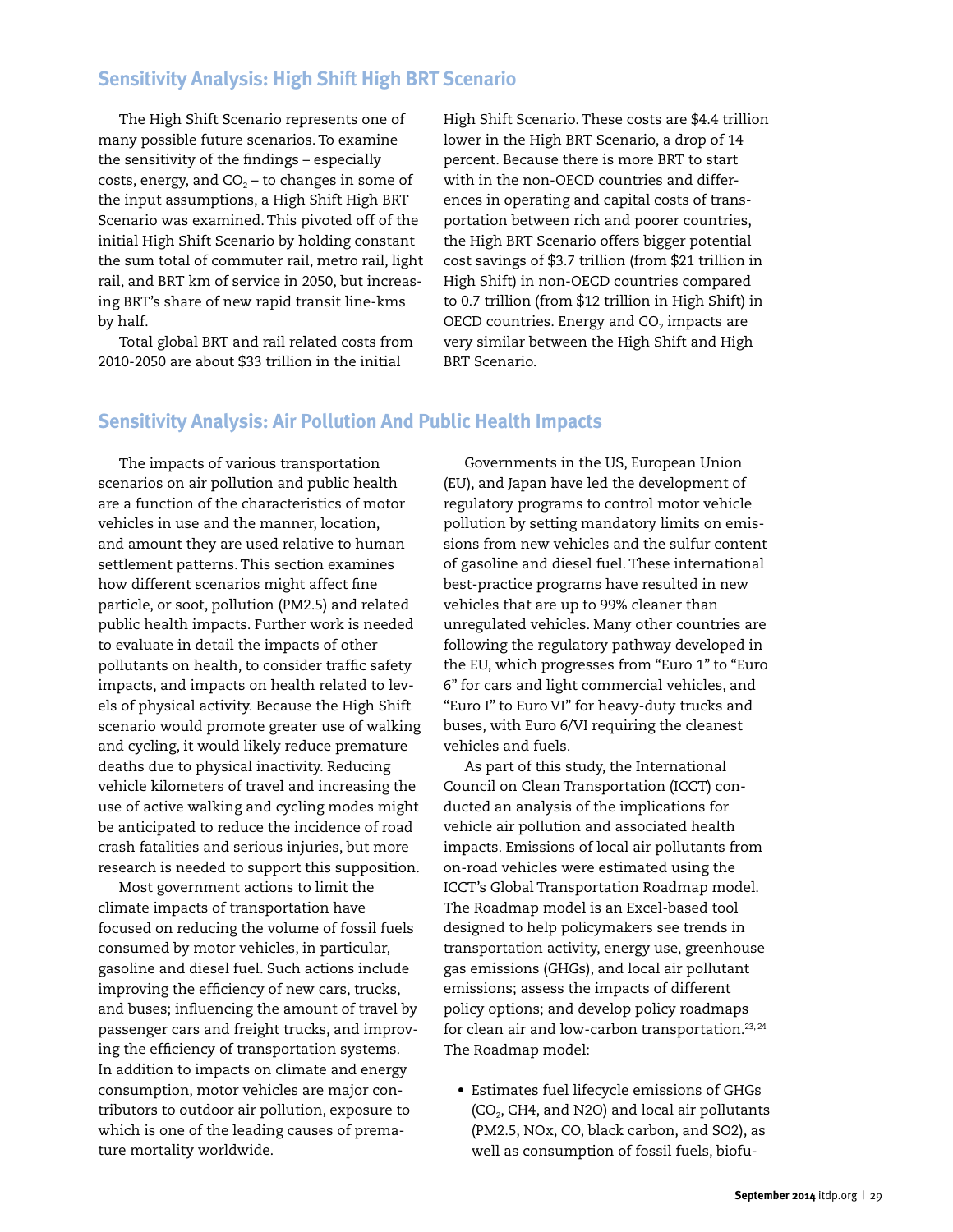els, electricity, and hydrogen, for the years 2000 to 2050;

- • Covers passenger cars, light commercial vehicles, buses, motorcycles, three-wheelers, medium- and heavy-duty trucks, passenger and freight rail, passenger aviation, and international shipping;
- • Focuses on 11 of the countries/regions with the greatest annual new vehicle sales: the United States, the European Union, China, India, Japan, Brazil, Canada, South Korea, Mexico, Australia, and Russia;
- • Considers five aggregate regions consisting of countries in Latin America, non-EU Europe, the Asia-Pacific, Africa, and the Middle East;
- Can be customized to assess transportation trends and policy impacts for specific countries with minimal data requirements;
- Has been reviewed by transportation modeling experts to ensure the validity and adequacy of calculation methods and algorithms;
- • Is updated annually, and its outputs are validated against the results of other major national and international transportation emission models.25

 Four alternative futures were evaluated in the analysis:

• **Baseline-Adopted:** Vehicle activity develops according to the Baseline projections and no new policies are adopted to control

motor vehicle pollution.

- • **High Shift-Adopted:** Vehicle activity develops according to the High Shift scenario, but no new policies are adopted to control motor vehicle pollution.
- • **Baseline-Euro 6/VI:** Vehicle activity develops according to the Baseline projections and most countries adopt best-practice policies to control motor vehicle pollution, equivalent to Euro 6/VI or better.
- • **High Shift-Euro 6/VI:** Vehicle activity develops according to the High Shift scenario and most countries adopt best-practice policies to control motor vehicle pollution, equivalent to Euro 6/VI or better.

The following figures summarize the major differences between these alternative futures with respect to global motor vehicle pollution and associated health impacts in urban areas. Figure 23 summarizes global trends in annual exhaust emissions of primary  $PM<sub>2.5</sub>$ , exposure to which is associated with increased risk of death from cardiopulmonary disease, lung cancer, and acute respiratory infection. While total emissions are forecast to decrease initially as a result of adopted vehicle emissions standards, growth in vehicle activity is forecast to drive net emissions increases under both the "Baseline-Adopted" and "High Shift-Adopted" pathways. While the "High Shift-Adopted" pathway would cut  $PM_{25}$  emissions by only 5% in 2050 compared to the "Baseline-Adopted" pathway, the "Baseline-Euro 6/VI" and "High Shift-Euro 6/VI" pathways could cut  $PM_{25}$  emissions by 88% to 90%, respectively.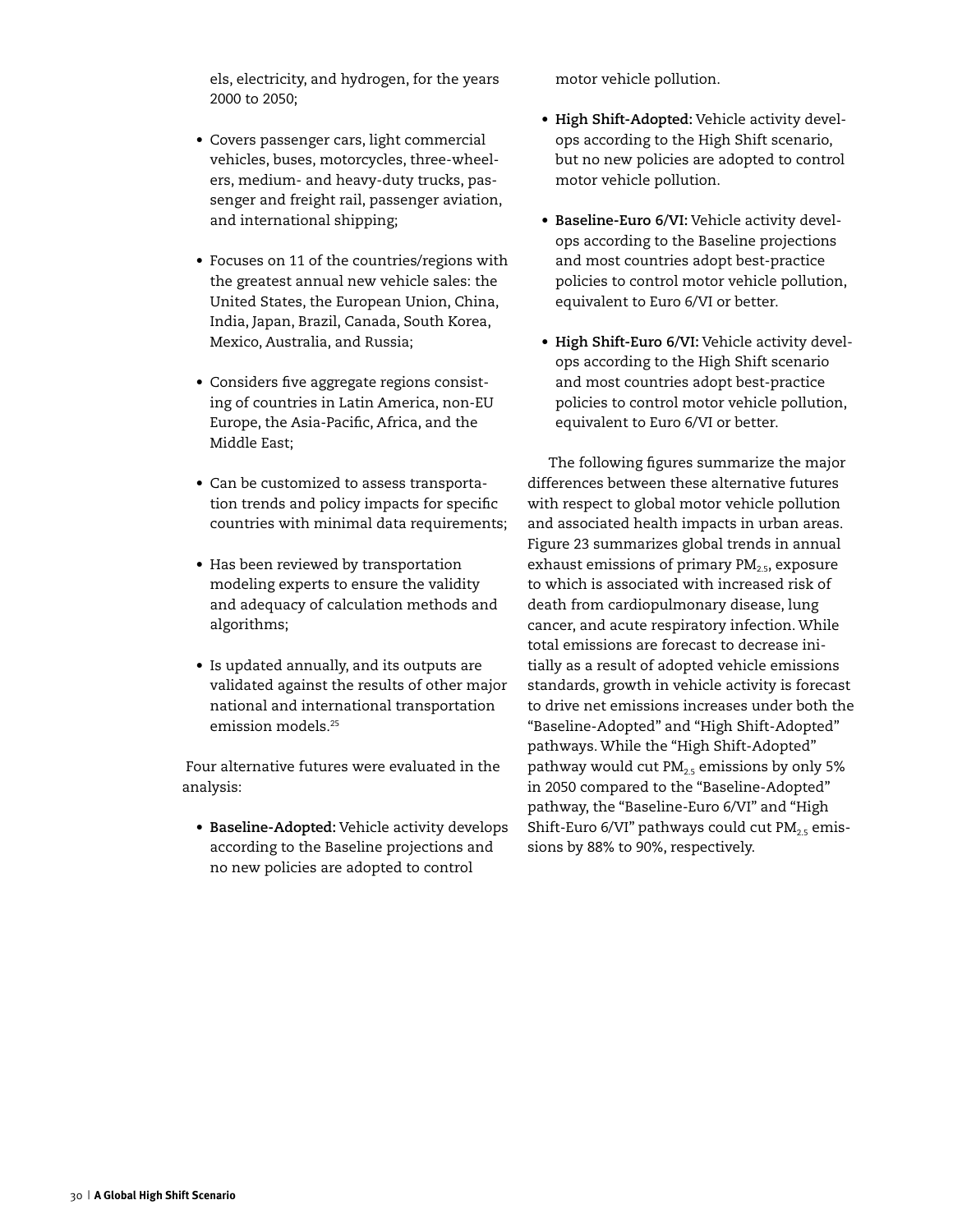

Figure 23 Global Primary PM2.5 Emissions from On-Road Vehicles in Urban Areas, 2010-2050

Figure 24 summarizes global trends in premature mortality resulting from exposure to exhaust emissions of primary  $PM_{2.5}$  in urban areas. The effects of vehicle emissions over time are compounded by increases in urban population and the density of urban areas, both of which contribute to a greater proportion of vehicle emissions being inhaled in 2050 compared to current levels. Under both the

"Baseline-Adopted" and "High Shift-Adopted" pathways, the number of premature mortalities could roughly quadruple by 2050. Emission standards requiring vehicle technology and fuels equivalent to Euro 6/VI or better could prevent an estimated 1.36 million premature deaths annually – equivalent to 19 million years of life lost – in 2050.



Figure 24: Global Annual Premature Mortalities From Exposure to On-Road Vehicle Primary PM2.5, 2010-2050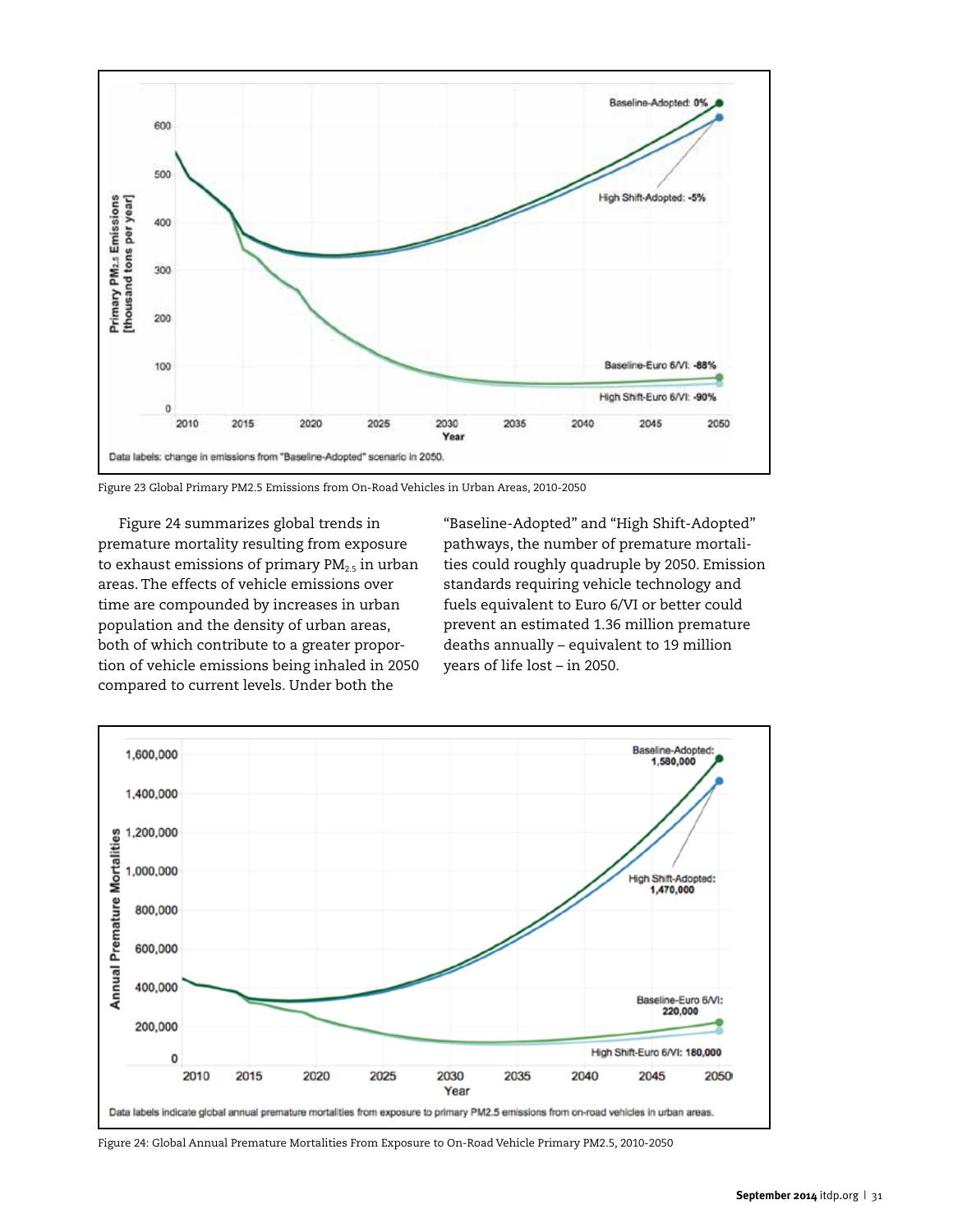

Figure 25: Primary P $M_{2.5}$  Emissions from On-Road Vehicles in Urban Areas by Region, 2010-2050

Figure 25 shows the distribution of  $PM_{2.5}$ emissions under these four alternative futures by region. It shows that regions without advanced emission controls currently account for the bulk of global primary  $PM_{25}$  emissions and are forecast to experience sustained growth in vehicle emissions, even as countries with more-stringent vehicle pollution control programs achieve drastic emissions cuts.

The follow-up documentation report for this study will provide greater detail on policies to control motor vehicle pollution along with additional description of the methods and results of the ICCT motor vehicle emissions control analysis. Several key conclusions can be drawn:

- Most regions have not yet adopted best practice emission controls that can reduce vehicle  $PM_{2.5}$  by 99%. If such regions fail to improve their vehicle emissions control programs, future growth in vehicle activity could produce a four-fold increase in associated early deaths by 2050 even with a global shift to mass transit.
- Expanding the adoption of vehicle pollution control programs equivalent to Euro 6/VI or better could reduce global fleet emissions and associated health impacts on the order of 90% in 2050, equivalent to 1.36 million premature deaths avoided annually. Equipping buses with Euro VIequivalent emission controls could achieve

about 20% of the potential reduction in annual premature deaths.

- • Diesel vehicles at early stages of emission control have very high  $PM_{25}$  emissions compared to gasoline vehicles. Commercial vehicles, many of which are powered by diesel, account for over 80% of global PM emissions but only 20% of vehicle activity.
- At the global level in 2010, the average bus emitted nearly 50 times the  $PM_{25}$  per vehicle-km as the average passenger car. Shifting passenger travel from passenger cars to buses needs to be accompanied with Euro VI-equivalent emission controls for buses to have significant air quality benefits.
- Once vehicles are equipped with best practice emission controls, policies to limit growth in vehicle activity consistent with the "High-Shift" scenario could avoid an additional 40,000 annual premature deaths caused by exposure to vehicle emissions in 2050.
- Where adequate clean diesel (fewer than 50 parts per million sulfur) is available, Euro VI-equivalent technologies have been found to add \$3,200 to \$6,400 to the cost of new buses compared to Euro III-equivalent controls.26, 27, 28 These costs are modest relative to the capital cost of new buses.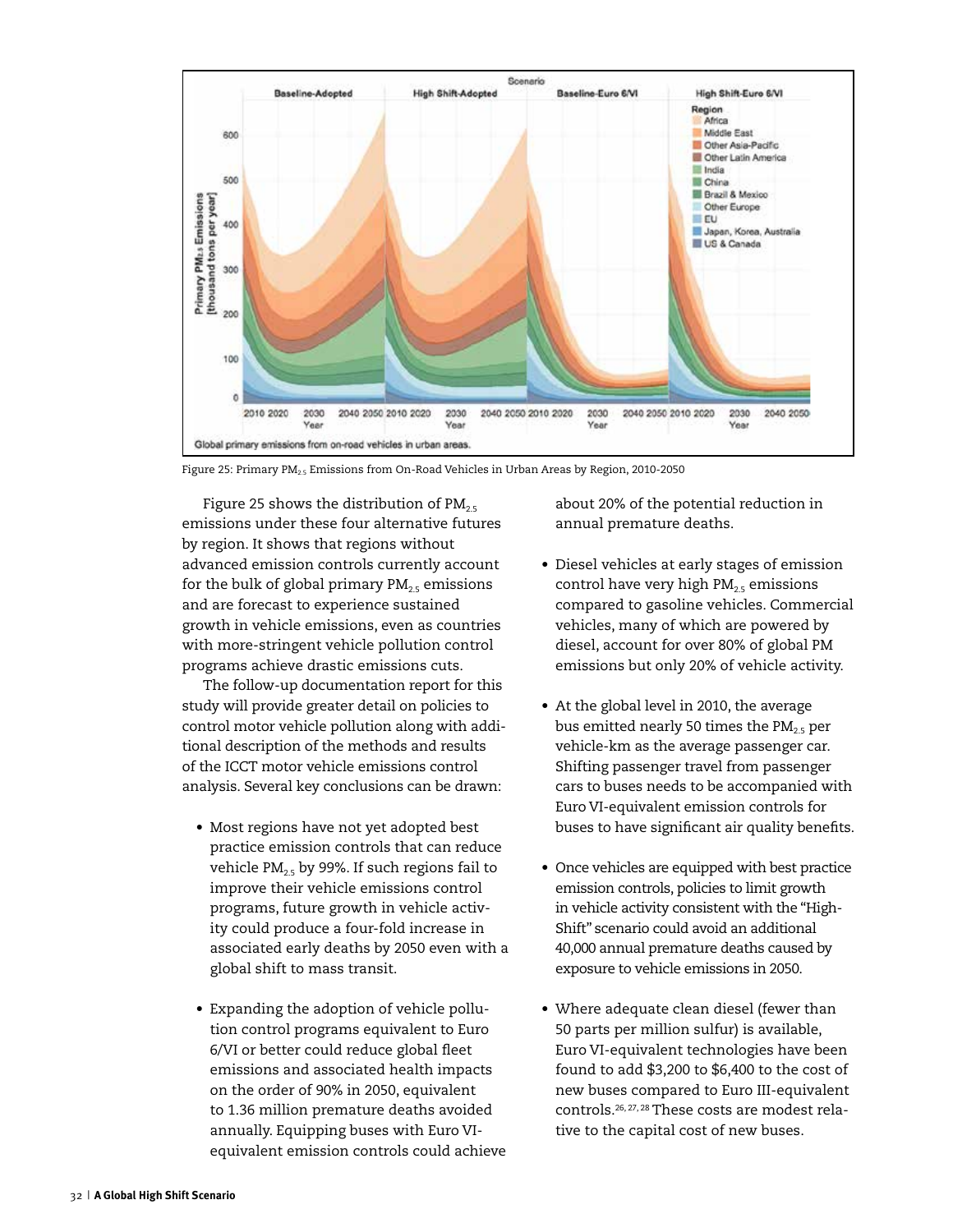## **Conclusions And Next Steps**

Given the assumptions made and scenarios compared, the main finding is that a hightransit, high-non-motorized-vehicle scenario that (at least in the developing world) provides similar total mobility (in passenger kilometers) as a baseline, more car-dominated scenario, is likely to be more equitable, less expensive to construct and operate over the next 40 years, and to sharply reduce  $CO<sub>2</sub>$  emissions. Unmanaged growth in motor vehicle use threatens to exacerbate growing income inequality and environmental ills, while more sustainable transport delivers access for all, reducing these ills. This report's findings should help support wider agreement on climate policy, where costs and equity of the cleanup burden between rich

and poor countries are key issues.

This scenario is one example of many possible futures. It is not a prediction and may be extremely challenging to achieve, requiring high rates of public investment. A principal purpose is to use this scenario as the basis to investigate the implications of this future for a range of impacts and indicators of interest. Is high quality mobility and access preserved? What might be the safety and non-air pollution related health impacts? What might the impacts of this future be for public finance, job creation and economic well being and overall sustainable development? These aspects are being further investigated.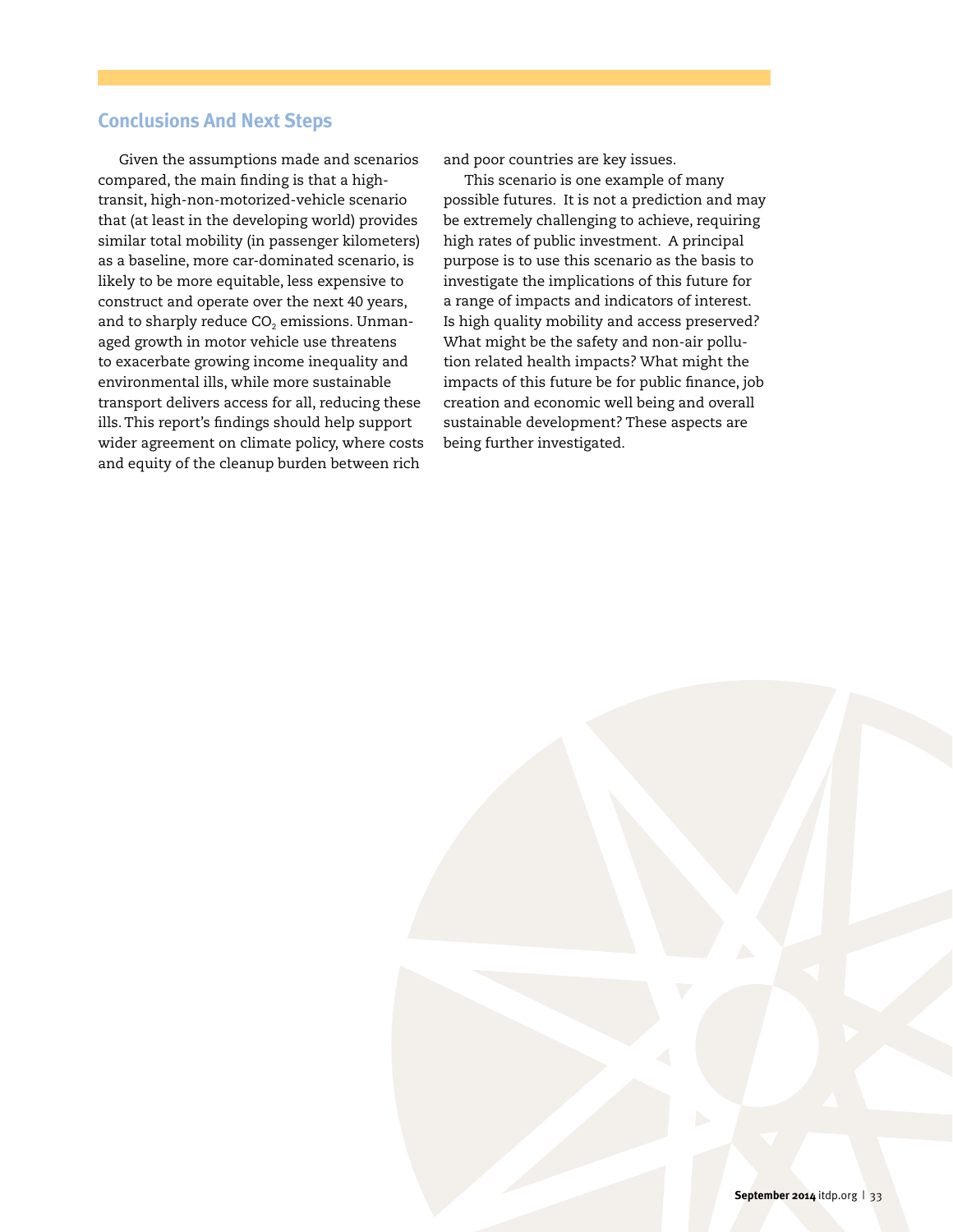# **References**

- <sup>1</sup> Façanha, C., Blumberg, K., & Miller, J. (2012). Global Transportation Energy and Climate Roadmap. International Council on Clean Transportation. November. Retrieved from **http://www. theicct.org/global-transportation-energy-and-climate-roadmap**
- <sup>2</sup> Chambliss, S., Miller, J., Façanha, C., Minjares, R., & Blumberg, K. (2013). The Impact of Stringent Fuel and Vehicle Standards on Premature Mortality and Emissions. The International Council on Clean Transportation. Retrieved from **http://theicct.org/global-health-roadmap**
- $3$  An earlier study by the International Association for Public Transport and International Energy Agency used IEA's MoMo model to evaluate the impact of doubling public transport mode share by 2025 but only in terms of energy consumption and CO2. Jérôme Pourbaix, "Towards a Smart Future for Cities," Journeys, May 2012, Singapore Land Transport Authority.
- <sup>4</sup> UN HABITAT, *Planning and Design for Sustainable Urban Mobility: Global Report on Human Settlements*, Nairobi, 2013.
- <sup>5</sup> International Energy Agency, *Energy Technology Perspectives* 2012, Paris, 2012.
- <sup>6</sup> *Commitment to Sustainable Transport: Joint Statement to the Rio+20 United Nations Conference on Sustainable Development by the African Development Bank, Asian Development Bank, CAF, Development Bank of Latin America, European Bank for Reconstruction and Development, European Investment Bank, InterAmerican Development Bank, Islamic Development Bank, and World Bank*, June 2012.
- <sup>7</sup> Partnership on Sustainable Low Carbon Transport, *Creating Universal Access to Safe, Clean and Affordable Transport*, Shanghai, 2013.
- <sup>8</sup> International Energy Agency, The IEA Mobility Model As of February 2014, Paris, **http://www.iea.org/media/transport/IEA\_MoMo\_Presentation.pdf**
- <sup>9</sup> Cambridge Systematics, Inc. *Moving Cooler: An Analysis of Transportation Strategies for Reducing Greenhouse Gas Emissions*. Washington, DC: Urban Land Institute, 2009.
- <sup>10</sup> U.S. Department of Transportation. *Transportation's Role in Reducing U.S. Greenhouse Gas Emissions, Volume 1: Synthesis, Report to Congress*. April 2010.
- <sup>11</sup> International Energy Agency, *Transport, Energy and CO2: Moving Toward Sustainability*, Paris, 2012.
- <sup>12</sup> UN DESA, *World Urbanization Prospects*, New York, July 2014.
- <sup>13</sup> Institute for Transportation and Development Policy, *The 2014 BRT Standard*, New York, 2014.
- <sup>14</sup> Buehler, R. and J. Pucher. 'Walking and cycling in Western Europe and the United States: Trends, policies, and lessons', *TR News 280*, May-June 2012, p. 34–42
- <sup>15</sup> Buehler, R. and J. Pucher. Op.cite.
- <sup>16</sup> MacMillan, Alexandra, Jennie Connor, Karen Witten, Robin Kearns, David Rees, and Alaistair Woodward, "The Societal Costs and Benefits of Commuter Bicycling: Simulating the Effects of Specific Policies Using System Dynamics Modeling," *Environmental Health Perspectives*, Vol 122, No.4, April 2014.
- <sup>17</sup> Secretaria Distrital de Movilidad. Informe de indicadores: Encuesta de Movilidad de Bogota 2011, Link : **http://www.movilidadbogota.gov.co/hiwebx\_archivos/audio\_y\_video/Encuesta%20de%20Movilidad.pdf**. Accessed March 12, 2014.